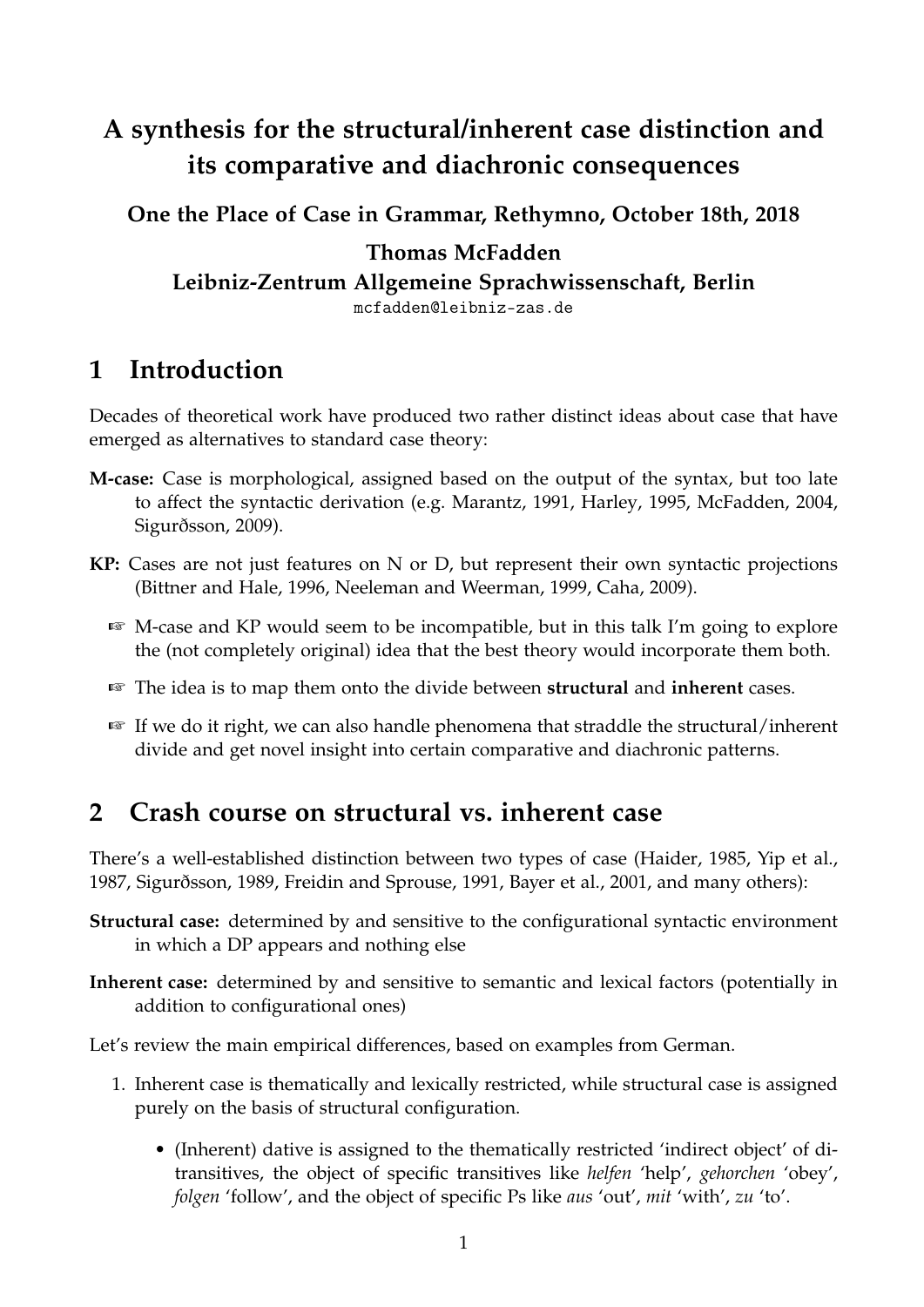- (Structural) accusative is assigned (roughly) to any DP that is c-commanded by a distinct structural case-marked DP in the same clause. This includes the (thematically unrestricted) object of the open class of transitive verbs. . .
- (1) Der Metallurge mag/bekommt/klaut/verbrennt **den Cricketschläger**. the metallurgist likes/receives/steals/burns the cricket-bat.acc

... the (thematically unrestricted) 'direct object' of ditransitive verbs...

(2) Der Metallurge gab/klaute/schnitzte/zerstörte/gönnte/neidete the metallurgist gave/stole/whittled/destroyed/not-begrudged/envied dem Dekan **den Cricketschläger**. the dean the cricket-bat.acc 'The metallurgist gave the dean the cricket bat, stole it from him, whittled it for him, destroyed it on him, didn't begrudge him it, envied him it'

. . . and the (thematically unrestricted) subject of any verb embedded under causative *lassen* 'let' or the perception verbs *hören* 'hear' and *sehen* 'see':

- (3) Der Dekan the dean. NOM let the m. ACC lose/kill/the ließ **den M.en** verlieren/töten/den Cricketschläger klauen. cricket-bat.acc steal 'The dean let the m. lose, had him killed, had him steal the cricket bat.'
- 2. When both could be assigned, inherent case takes precedence over structural.
	- E.g. the highest DP under causative *lassen* is assigned structural accusative, as we saw in (3) above. But in (4) this is superseded on 'the metallurgist' by the inherent dative assigned by the verb *helfen*:
	- (4) Der Dekan the dean.NOM let the m.DAT/\*ACC ließ **dem M.en/\*den M.en** helfen. help 'The dean had someone help the metallurgist.'
- 3. Structural cases alternate under A-movement and when argument structure is modified, e.g. in the passive (5), while inherent ones do not (6).
	- (5) a. Der Metallurge the metallurgist.nom has the cricket-bat.acc stolen hat **den Cricketschläger** geklaut. 'The metallurgist stole the cricket bat.'
		- b. **Der Cricketschläger** wurde geklaut. the cricket-bat.nom was stolen 'The cricket bat was stolen.'
	- (6) a. Der Metallurge the metallurgist. NOM has the dean. DAT not obeyed hat **dem Dekan** nicht gehorcht. 'The metallurgist didn't obey the dean.'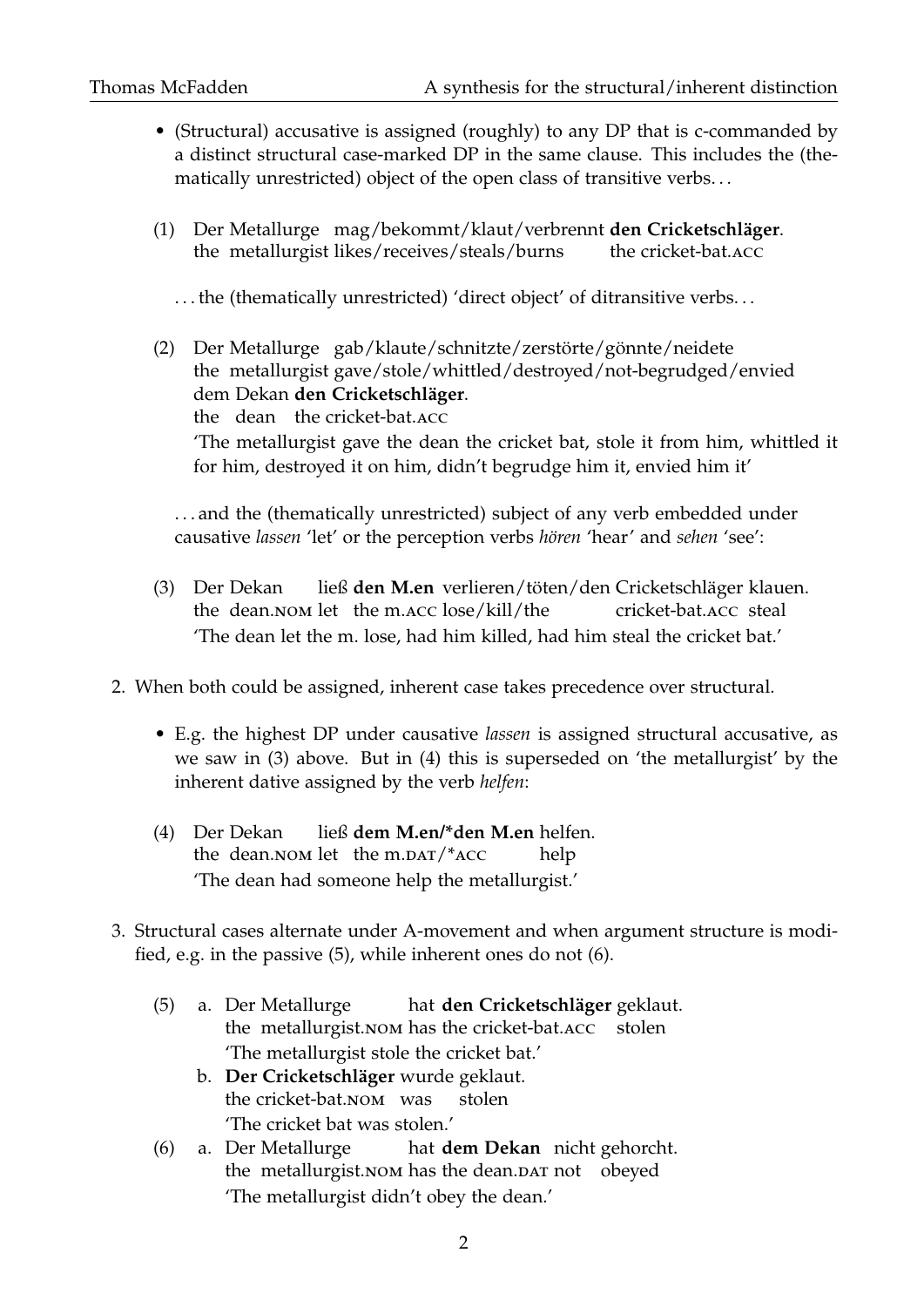- b. **Dem Dekan** ist nicht gehorcht worden. the dean.DAT is not obeyed become 'The dean was not obeyed.'
- 4. In some languages, inherent case blocks certain syntactic processes and relations associated with subjecthood (like being controlled pro). This happens in German:
	- (7) Der Metallurge hofft [ pro unterstützt zu werden ] the metallurgist hopes [ PRO supported to become ] 'The metallurgist hopes to be supported.'
	- (8) \* Der Metallurge hofft [ pro geholfen zu werden ] the metallurgist hopes [ PRO helped to become ] 'The metallurgist hopes to be helped.'

. . . but not in Icelandic. When it doesn't, we call it **quirky case**.

- (9) Henni leiðist bókin. her.DAT bores book-the.NOM 'She finds the book boring.'
- (10) Hún she.nom hopes for [ to PRO bore not book-the.nom ] vonast til [ að PRO leiðast ekki bókin. ] 'She hopes not to find the book boring.'
- 5. Whether a nominal has inherent or structural case can affect the structural case assigned to another nominal below it.
	- So with dyadic verbs in German and Icelandic, if the higher argument gets structural case, the lower argument will get structural accusative, as in (11a).
	- But if the higher argument gets an inherent case, like the dative in (11b), the lower argument will get structural nominative.
	- (11) a. Der Metallurge the metallurgist.nom worships the cricket-bat.acc verehrt **den Cricketschläger**. 'The metallurgist worships the cricket bat.'
		- b. Dem Metallurgen the metallurgist.DAT likes the cricket-bat.NOM gefällt **der Cricketschläger**. 'The metallurgist likes the cricket bat.'
- 6. Inherent case-marked nominals are often blocked from triggering agreement, while structural case-marked ones are generally not.
	- (12) a. Den Metallurgen the metallurgists.DAT is.3sG helped become **ist** geholfen worden. 'The metallurgists were helped.'
		- b. Die Metallurgen the metallurgists.NOM were.3PL supported become **sind** unterstützt worden. 'The metallurgists were supported.'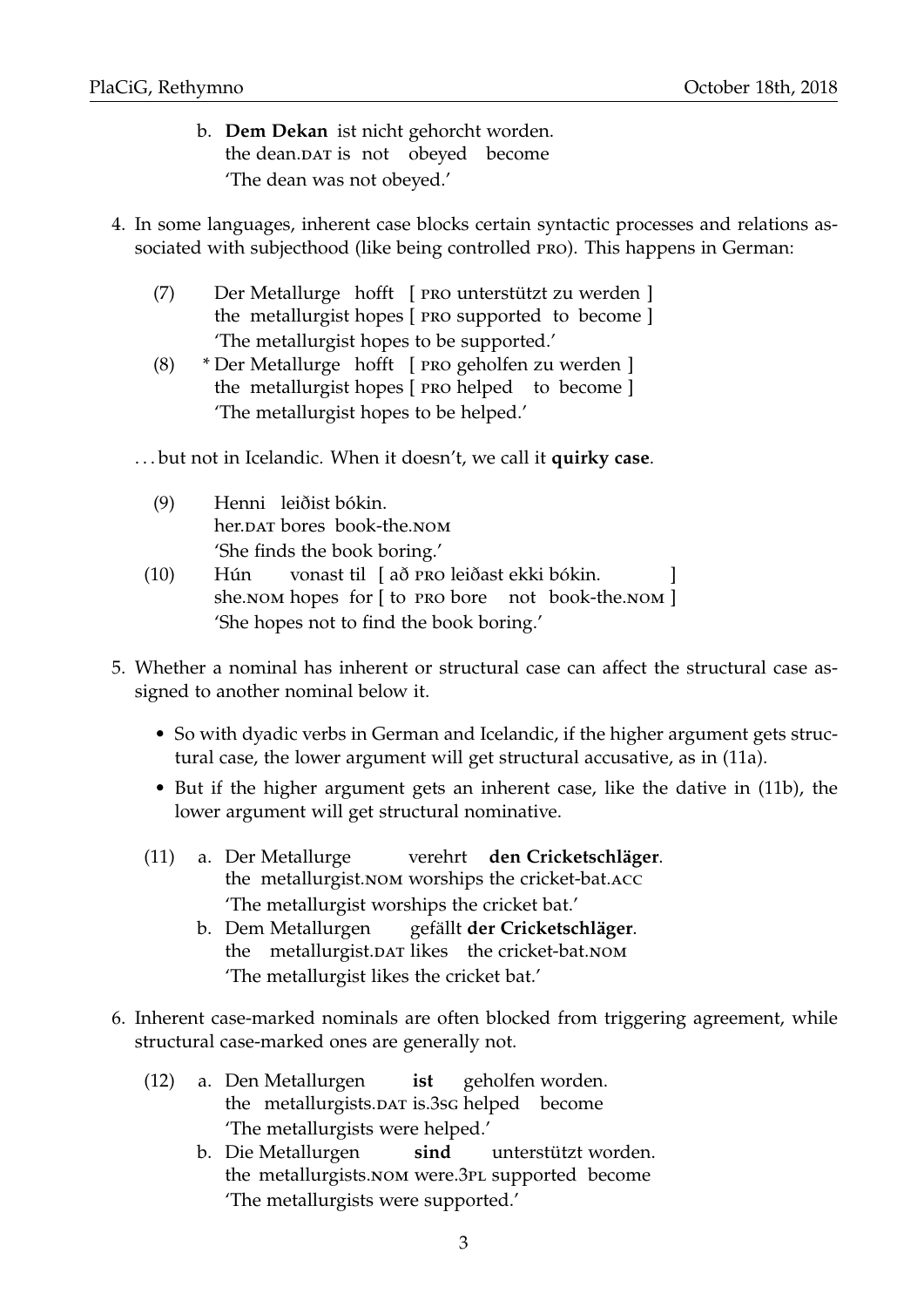# **3 Two alternatives to standard Case theory**

The standard view in GB and Minimalism has been that cases are **features**, assigned to (or checked on) DPs in the course of the **syntactic** derivation.

• These features can potentially influence the course of the derivation, thus case has been implicated in phenomena like A-movement, passivization and control.

The two alternative ideas about case we'll be considering here move in different directions from this, each modifying a different bit in boldface above:

- **M-case** moves case from the syntax into the morphology, such that it interprets the structure output by the syntax rather than playing an active role in its derivation.
- **KP** reifies cases more substantially in the syntax as (a series of) heads rather than just (a series of) features on other heads.

Let's begin with what led to the proposal of the two alternatives to standard Case theory.

## **3.1 The motivation for M-case**

The big idea of classic Case theory (going back to Vergnaud, 1977) is as follows:

• Every DP needs Case so that it is licensed to appear overtly. If it can't get Case in one position, it must either move to another where it can, or remain silent (as pro).

However, subsequent work has turned up a series of problems with having the determination of Case play such a central syntactic role:

- 1. Systematic mismatches between actual cases and structural positions undermine the Vergnaud-style view of positional licensing (see e.g. Andrews, 1982, Zaenen et al., 1985, Marantz, 1991, and much subsequent work).
- 2. The assignment of some cases involves a dependency relationship with an additional DP, which is difficult to implement in terms of standard narrow syntactic operations like Agree (see below and especially Baker, 2015).
- 3. The determination of specific cases does not inform the semantics as we might expect it to if it occurs in the syntax and thus feeds into the LF branch (McFadden, 2004).

Moving case-assignment into the PF branch allows us to make sense of this cluster of facts and avoid making problematic predictions (McFadden, 2004).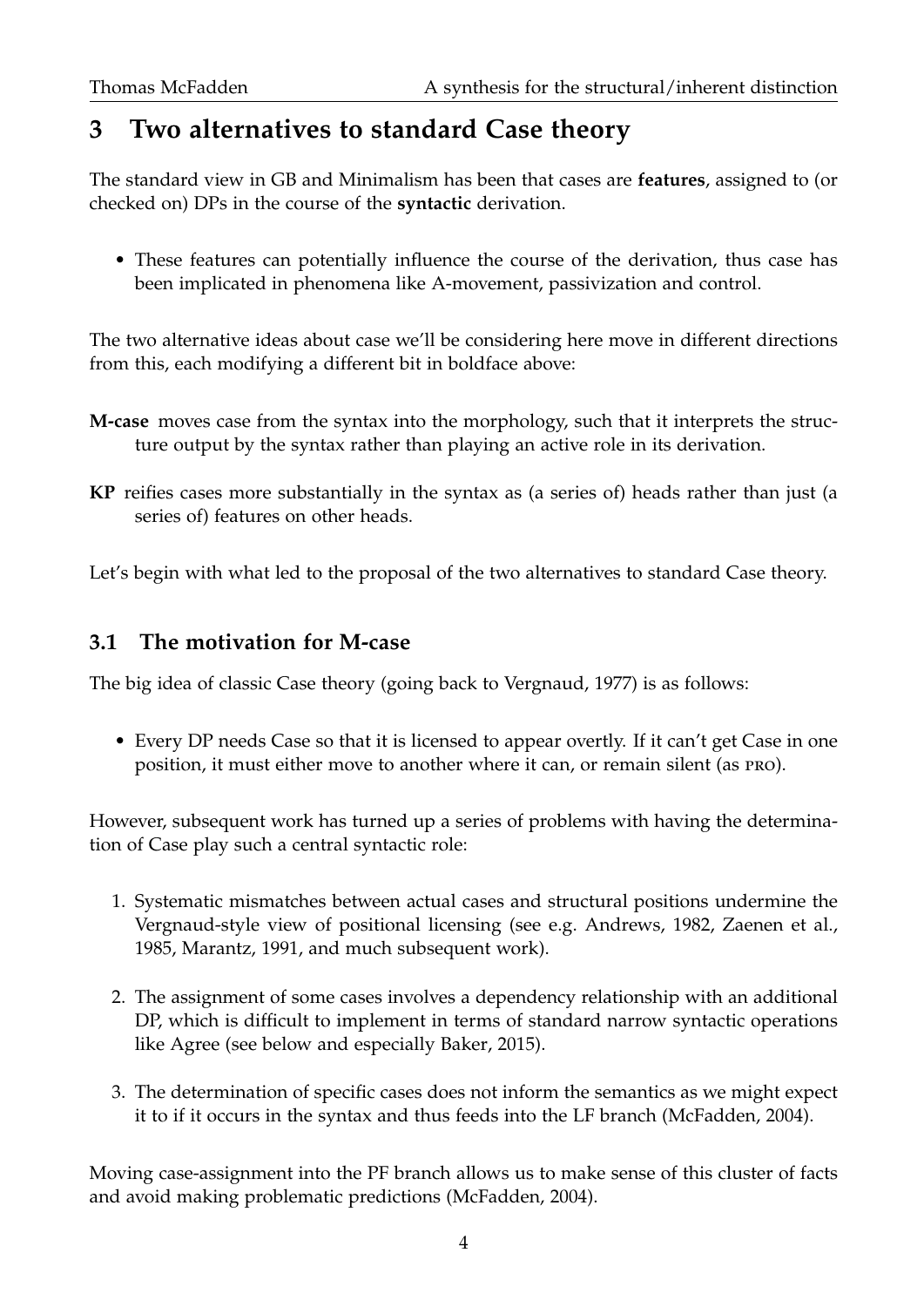## **3.2 The motivation for KP**

Several kinds of arguments have been adduced for KP (see e.g. Lamontagne and Travis, 1987, Bittner and Hale, 1996, Neeleman and Weerman, 1999, Asbury, 2008, Levin, 2015).

• Perhaps the most interesting, however, are ones presented by Caha (2009), involving evidence reported by Blake (2001) for a hierarchy of cases, roughly as follows:

#### (13) **Simplified Blake/Caha hierarchy**

Nominative < Accusative < Genitive < Dative < Instrumental < Comitative

- 1. If a language has a given case, it will also have all of the cases to the left in (13).
- 2. Within a single language, syncretisms overwhelmingly involve contiguous regions of the hierarchy. Modern Greek with its 3 cases provides a simple example:

|                                 |  | 'fighters' 'fighter' 'alpha' [not attested] |
|---------------------------------|--|---------------------------------------------|
| <b>Nom</b> maxités maxitís alfa |  |                                             |
| Acc maxités maxití alfa         |  | $\overline{B}$                              |
| Gen maxitón maxití alfa         |  |                                             |

Caha thus expands on KP, proposing that case categories constitute hierarchical structures, with each case corresponding to a distinct collection of functional heads, crucially containing the next one down on the hierarchy.



## **3.3 We want to have our case and eat it too**

M-case and KP are each motivated by a set of facts that they can handle better than standard Case theory. However, the two ideas are incompatible with each other:

☞ It is incoherent to say that a DP simultaneously has no case in the syntax, and is embedded in an exploded KP which is the syntactic representation of its case.

On the other hand, we don't really want to adopt one of the two approaches to the exclusion of the other, since each one has non-trivial problems on its own: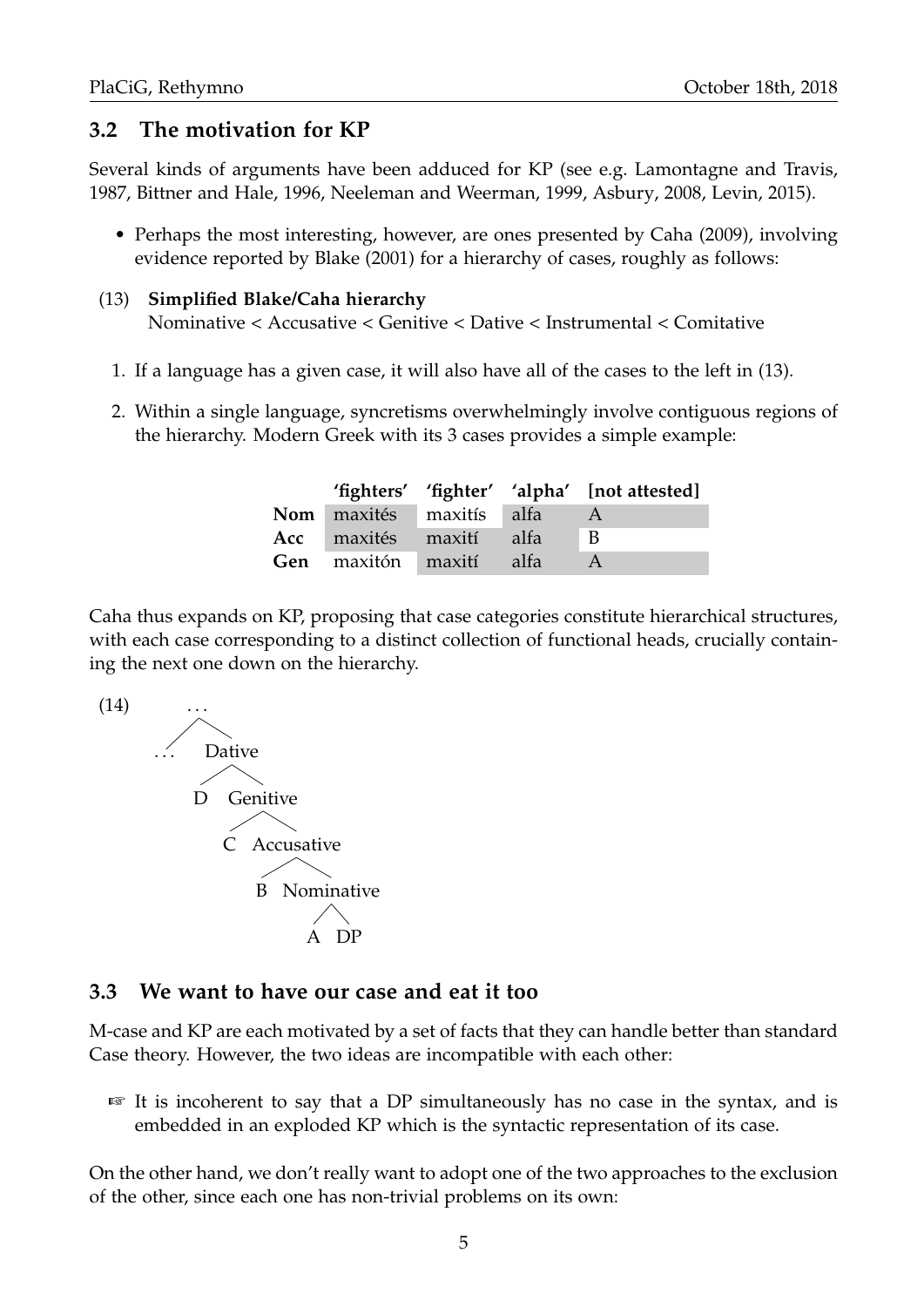- **M-case** has a limited ability to deal with the syntacretism and inventory patterns (see McFadden, 2007, for a failed attempt). It also has little to offer in dealing with the details of inherent cases, especially the more semantically contentful ones.<sup>1</sup>
- **KP** predicts that there should be some consistent semantic contribution from each case head, which is not supported, as least for the lower heads in the hierarchy. It also suffers from the same difficulties of other syntactic approaches in accounting for the distribution of nominative and accusative case on DPs.<sup>2</sup>

## **4 Proposing a synthesis**

We're left with a bit of a puzzle. But there's a clear angle from which to approach it.

☞ Note that the areas where the two approaches do well and do poorly are (approximately) complementary, and follow the structural/inherent divide.

I thus propose to explore the following conjecture:

- (15) The distinction between structural and inherent cases reflects a distinction in the size of the nominal phrases:
	- i. Nominals bearing structural case are simply DPs in the narrow syntax, with distinctions among specific structural cases determined at or after Spellout.
	- ii. Nominals bearing inherent/oblique case are larger, articulated KPs, with distinct cases corresponding to distinct amounts of structure within KP.

This is not really a new idea:

☞ E.g. Emonds (1987), Nikanne (1993), Bittner and Hale (1996), Asbury (2008), Baker (2015), Levin (2015) all propose that some cases involve KP/PP while others don't.

The novel contribution I want to make here is to argue for the following points:

- Mapping M-case/KP onto the structural/inherent case divide, especially given recent advances in both approaches, lets us derive differences between the two that previously had to be stipulated.
- It crucially also gives us a way to talk about intermediate cases, shedding some light on the mechanics of dependent case assignment while we're at it.
- And it allows insightful approaches to certain comparative and diachronic issues.

<sup>&</sup>lt;sup>1</sup>With these it's very hard to argue that nothing syntactic is involved, so McFadden (2004), Baker (2015) and other essentially M-case approaches thus posit (null) P heads to deal with (at least some) inherent cases.

 ${}^{2}E.g.$  Caha (2009)'s 'peeling' theory, while a significant departure from traditional assignment theories, still incorporates the problematic idea that the structural cases are associated with distinct, dedicated syntactic positions.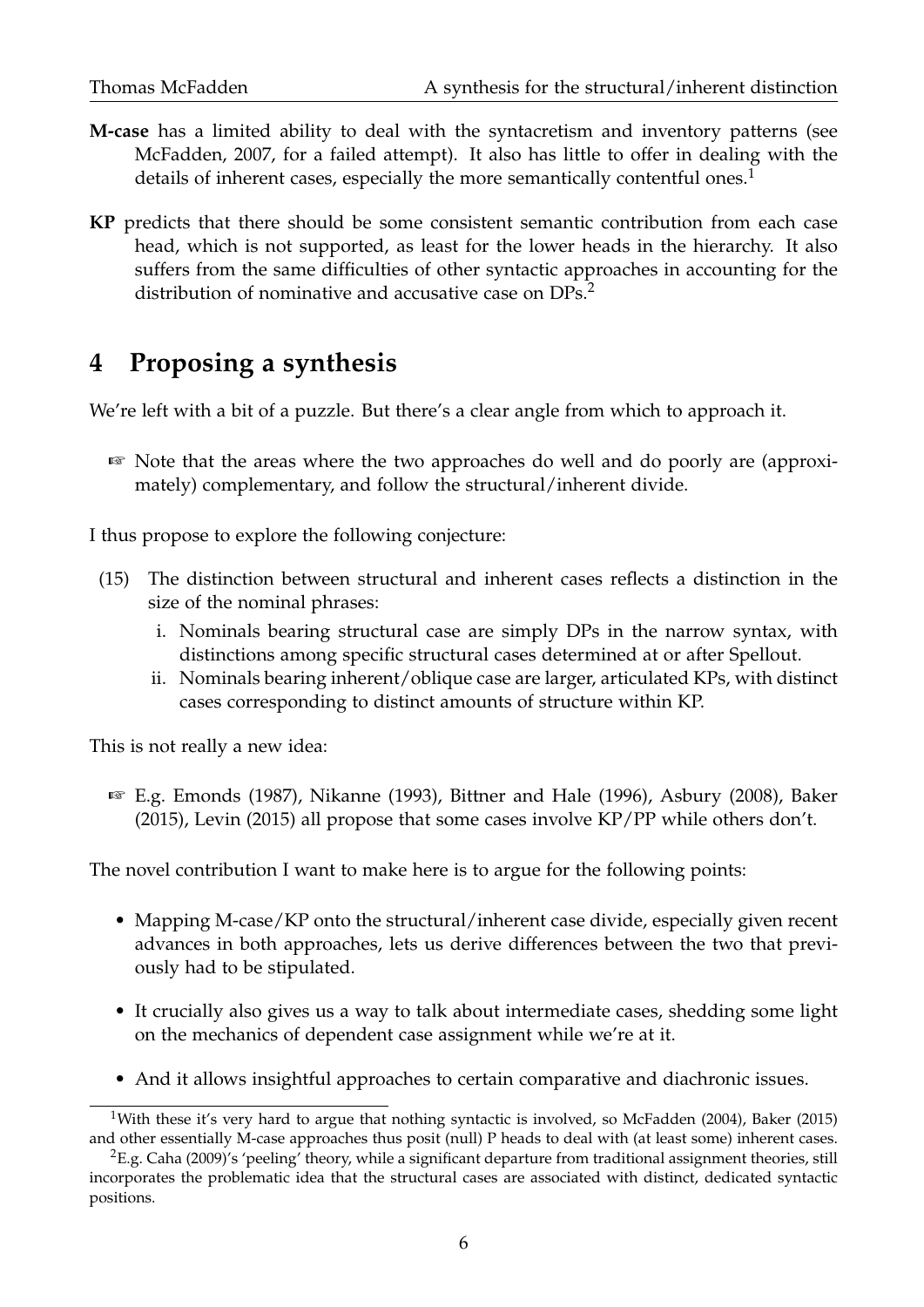For the inherent cases, we can simply adopt Caha (2009)'s proposals as a starting point. For the structural cases, a bit more needs to be said: $3$ 

☞ I propose that this primarily (perhaps exclusively) involves instances of what have been called **dependent** case and **default** or **unmarked** case.

The basic idea of dependent case, which goes back to Marantz (1991) and ultimately to intuitions in Yip et al. (1987), is given in (16), from Baker (2015, ch. 5):

- (16) If a category XP bears c-command relationship R to another category ZP in domain W, then assign Case C to XP.
	- Baker argues that this template characterizes the assignment of (many instances, in many languages, of) accusative, ergative, dative and other cases, if we fill in different values for the precise categories, c-command relationship and locality domain.
	- So typical accusative is assigned to a DP c-commanded by another DP in the CP phase, (one type of) dative to a DP c-commanding another DP in the *v*P phase, and (one type of) ergative to a DP c-commanding a DP in the CP phase.
	- DPs that don't meet the criteria for any inherent or dependent case receive default case (Schütze, 2001), which may be better understood as the complete lack of case (McFadden and Sundaresan, 2010, Kornfilt and Preminger, 2015, McFadden, 2018).

# **5 Applying the synthesis**

I'll now go through the set of differences between structural and inherent case from the beginning of the talk and flesh out the proposed synthesis by showing how it can account for each of them in at least as insightful a way as other theories.

#### **1. Inherent case is thematically and lexically restricted, while structural case is assigned purely on the basis of structural configuration.**

The account here gives a straightforward characterization of what the difference between structural and inherent case is, reducing it to something that we have need for elsewhere:

• Structural case-marked nominal phrases are just DPs, whereas inherent case-marked ones involve additional syntactic heads above the DP.

 $3$ Two brief points on relevant controversies: 1) There is disagreement about when dependent and default case are assigned (Marantz, 1991, McFadden, 2004, Baker and Vinokurova, 2010, Baker, 2015, Kornfilt and Preminger, 2015, Levin, 2015). For present purposes what matters is that they have to happen in such a way that they have no subsequent effect on syntax and semantics. Putting them somewhere on the PF branch after Spellout seems like the most foolproof way to do so, but I'm open to other possibilities. 2) There is also ongoing debate of whether DPs require licensing along the lines of abstract Case, but even recent work claiming that they do has specifically stressed that it should be separated from morphological case (Levin, 2015, Sheehan and van der Wal, 2018). My concerns here are with the determination and broader relevance of actual case morphology, so I won't say anything further about licensing.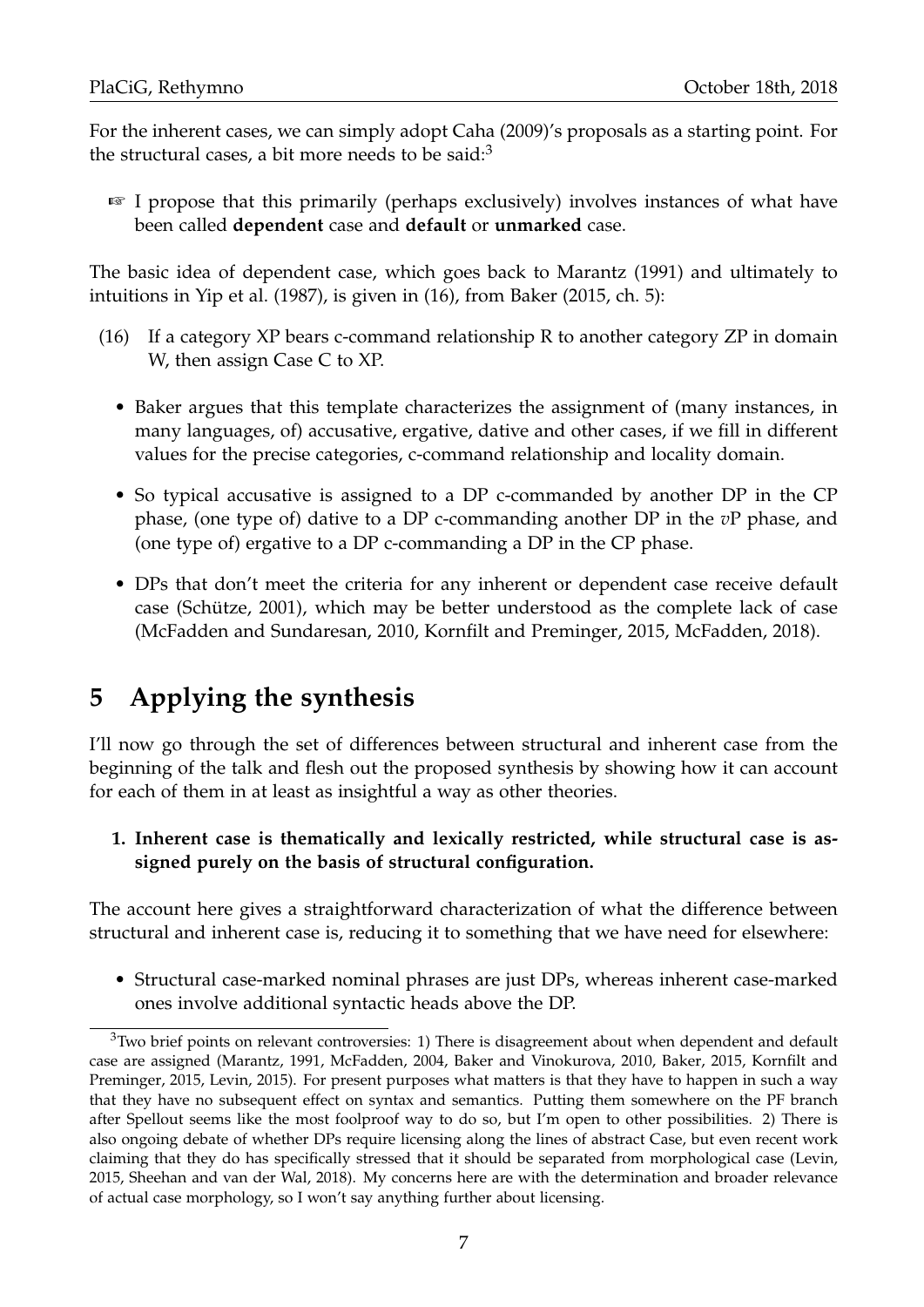• We already need larger nominal extended projections to deal with traditional prepositional phrases, so we're making use of existing tools to deal with the distinction, rather than positing structural or inherent case as theoretical primitives.

Modelling the distinction in this way automatically accommodates the relevant semantic/thematic differences between the two types of case. The presence of extra heads above the DP in inherent case-marked nominals has consequences:

- ☞ These heads can be expected make some consistent, if not entirely straightforward, contribution to the semantics.
- ☞ This yields their basic thematic restrictions, but also their ability to sometimes appear in contexts (e.g. adjuncts) more characteristic of traditional PPs than NPs.

Note that under this view, inherent case is never really 'assigned', i.e. it isn't determined in the course of the derivation, but really is inherent to the phrase on which it appears.

- Since each distinct inherent case corresponds to a different syntactic category, with a different head at the top, the determination of inherent cases on argument nominals can just boil down to c-selection.
- If Y is the head that defines Datives, and X the head that defines Genitives, a verb or preposition that takes inherent Dative objects selects for YPs, and one that takes inherent Genitive objects selects for XPs.

Exemplified with some Geman verbs, we get the following:

| Verb     | <b>Gloss</b>      | 'Assigns' Selects |     |
|----------|-------------------|-------------------|-----|
| tragen   | 'carry'           | Acc               | DP  |
| helfen   | 'help'            | Dat               | YP. |
| gedenken | 'commemorate' Gen |                   | XP  |

☞ I contend that this is a welcome result, since inherent case assignment by verbs seems to have the level of moderate predictability punctuated by exceptions and surprises that is characteristic of other instances of c-selection.

Structural case-marked nominals, lacking such heads, will be different:

- They have no consistent semantics beyond what all DPs have in common, hence the lack of generalizations about the meaning of the nominative or the accusative.
- They also have the distribution of DPs and not of PPs or any other category.
- Their specific cases will not be visible to selection, because they are all DPs. Hence there are e.g. no verbs that select for nominative objects.

#### **2. When both could be assigned, inherent case takes precedence over structural.**

☞ Again, inherent case is not assigned, but characterizes how certain nominal structures are built up **before** merging into a larger context, and in those contexts these (larger) structures are selected over the (smaller) structures of structural case.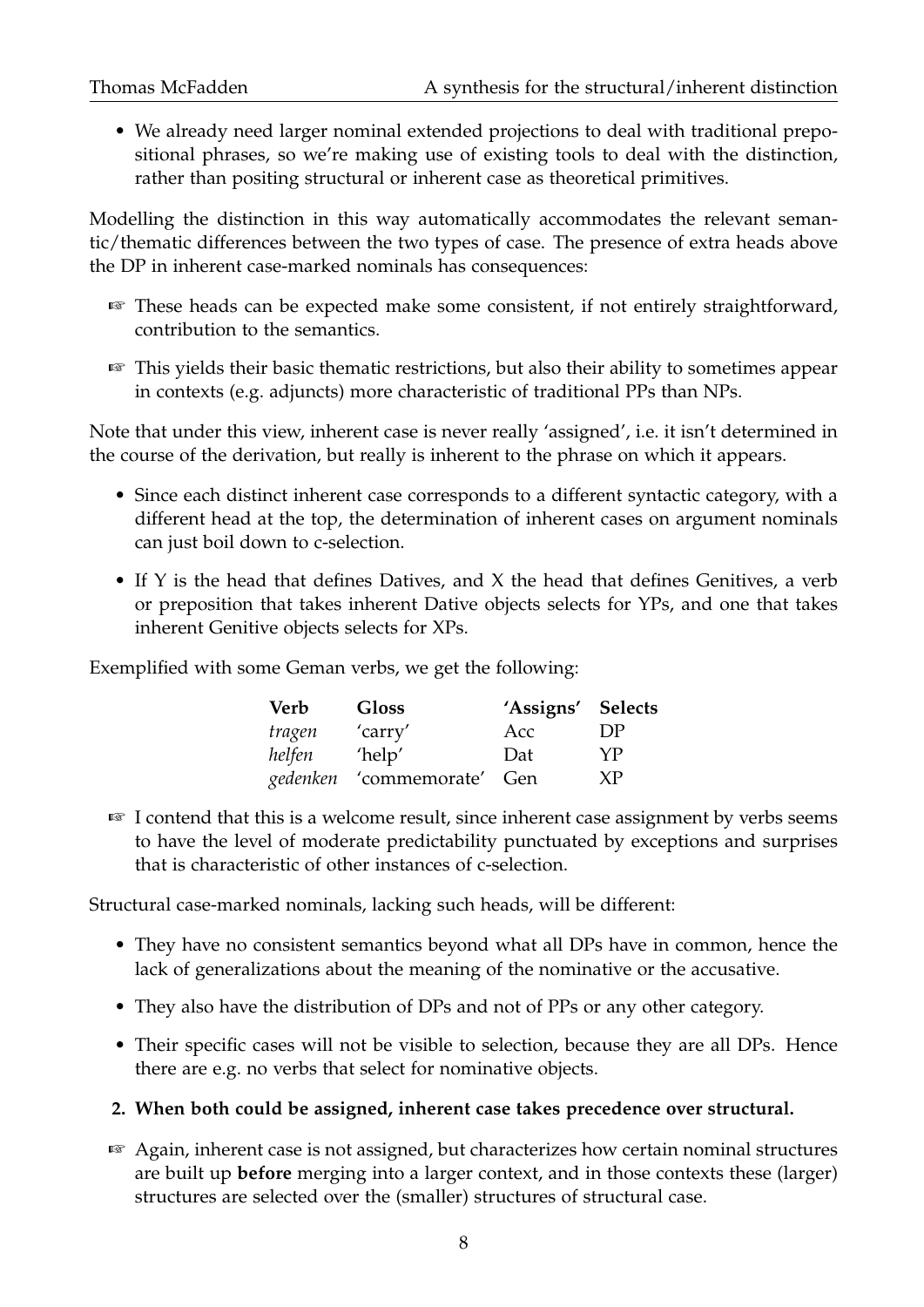- ☞ Since inherent case in a sense belongs to an earlier stage of the derivation, it gets first crack before structural case.
- ☞ In some languages, dependent case can be assigned on top of inherent in such contexts (see e.g. Richards, 2007, Pesetsky, 2013, on case stacking), but in most, structural case does not apply to DPs that already bear case. We'll come back to this below.

#### **3. Structural cases alternate under A-movement and in argument structure alternations, while inherent ones do not.**

The standard take on this since the 80s is essentially definitional:

- ☞ Inherent case is assigned to a nominal in its first-merge position. Subsequent steps of the derivation obviously cannot undo this first Merge, and are thus irrelevant.
- ☞ Structural case, on the other hand, can be assigned whenever a nominal gets into the right structural relationship with a case assigner.
- ☞ This difference must simply be stipulated, since there is otherwise no inherent formal distinction in the nature of the two types of case.

We can do better now, though, because the difference between structural and inherent case has to do with the presence of syntactic structure on the relevant nominal.

- Actual syntactic heads can't be created or destroyed by movement, or affected by the presence or absence of DPs elsewhere in the structure (causatives, passives).
- We also don't expect that a DP would be able to move into a KP, since this would require internal Merge to a complement position.
- Movement out of a KP may be possible, but should be rare, since it would amount to something like preposition stranding.

The situation with structural case, is of course quite different:

- Movement absolutely can affect c-command relationships between DPs, and move them into or out of particular locality domains.
- Since structural case **is** established in the course of the derivation on the basis of such factors, it will indeed be sensitive to A-movement, passivization, etc.

#### **4. In some languages, inherent case blocks certain movement processes and relations associated with subjecthood. When it doesn't, we call it quirky case.**

The synthesis proposed here doesn't explain the quirky/inherent distinction, but it does provide a plausible framework for understanding it.

☞ Structural and inherent nominals belong to distinct syntactic categories, but the same extended projection, so we can expect them to have similar but distinct treatments by movement and other phenomena.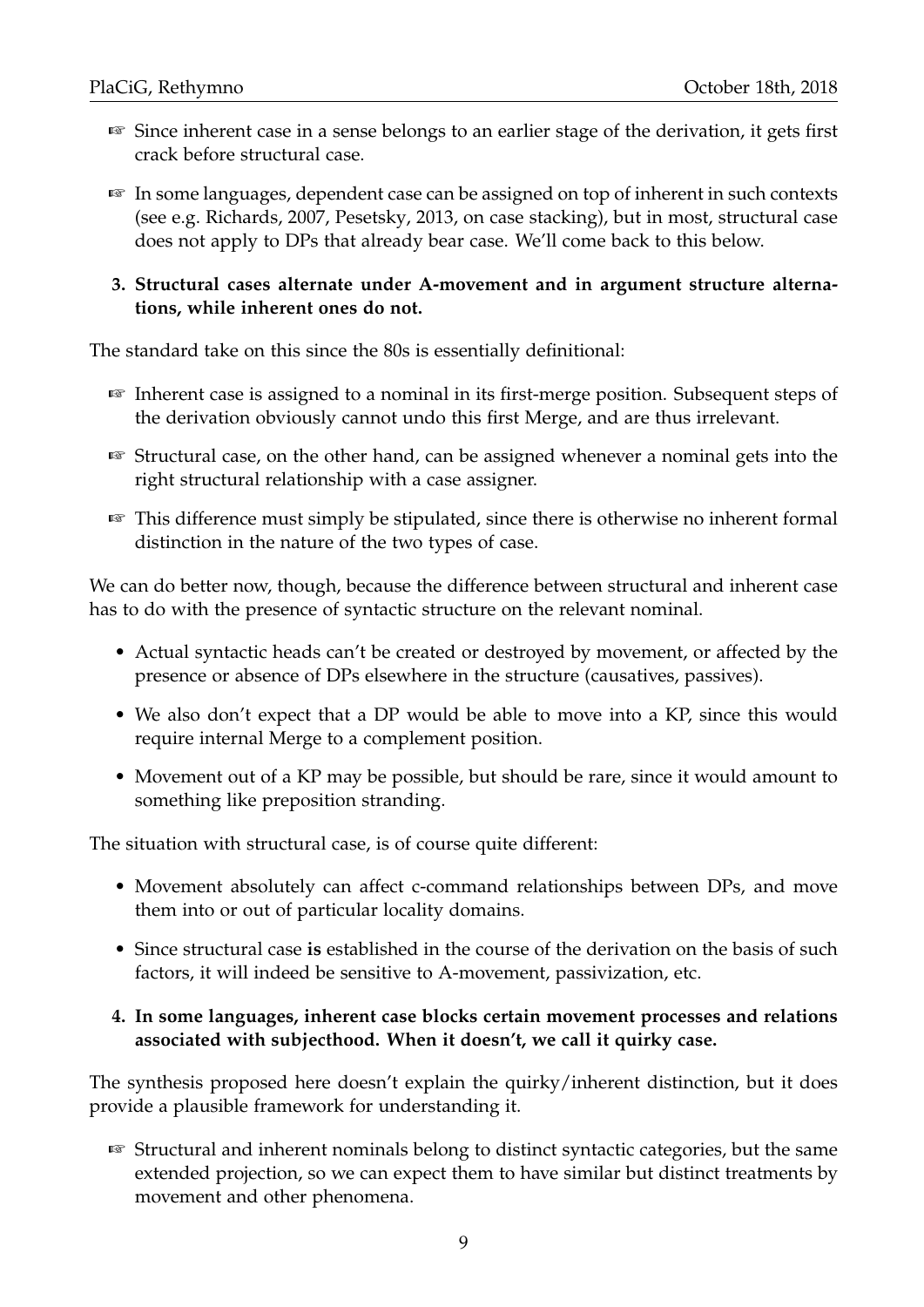☞ And there is a good bit of room for variation and parametrization here.

Take movement to a derived subject position like Spec-TP:

- If this is driven specifically by a D feature, then we only expect it to apply to structural case-marked nominals, not inherent ones.
- But it could also apply to the latter if the inherent case heads don't create locality boundaries, so that the DP contained within could be targeted, pied-piping the KP.
- Alternatively, in some languages the movement could be triggered not by a D feature per se, but by something that characterizes nominal extended projections, so the KPs of inherent case-marked nominals would be equally good candidates.
- In the end, this is analogous to saying that languages can differ in the extent to which they will tolerate PPs in subject position, which we already know is correct.
- **5. Whether a nominal has inherent or structural case can be relevant for the structural case assigned to another nominal below it.**
- Typically, when two DPs are in the same minimal domain in a nominative-accusative language, the lower one gets accusative, but only when neither bears inherent case.
- All non-inherent DPs which don't get accusative in this way, end up nominative. Thus we get the following patterns:

| (17) | a. $[DP]$                                                      | $\rightarrow$ [DP <sub>NOM</sub> ]                   |
|------|----------------------------------------------------------------|------------------------------------------------------|
|      | b. $[DPDP]$                                                    | $\rightarrow$ [DP <sub>NOM</sub> DP <sub>ACC</sub> ] |
|      | c. $[DP_{INH}DP]$                                              | $\rightarrow$ [DP <sub>INH</sub> DP <sub>NOM</sub> ] |
|      | d. [DP $DP_{INH}$ ]                                            | $\rightarrow$ [DP <sub>NOM</sub> DP <sub>INH</sub> ] |
|      | e. [ $DP_{INH}DP_{INH}$ ] $\rightarrow$ [ $DP_{INH}DP_{INH}$ ] |                                                      |

**?** Why don't DPs with inherent case trigger dependent case on a lower DP?

Note that our explanation of this pattern in German and Icelandic had better not be too good, since languages like Faroese famously go the other way:

(18) Siggu Sigga.DAT likes.3s book-the.ACC/\*NOM dámar bókina/\*bøkur 'Sigga likes the book.'

Again, the assumption of heads above DP in inherent case-marked nominals provides a framework for dealing with this (largely following Richards, 2010, Baker, 2015):

- The most obvious instantiation of the template in (16) for dependent accusative would fix the two relevant categories as DPs, i.e. accusative is assigned to a DP c-commanded by another DP within a local domain.
- This will apply straightforwardly when we have two DPs, neither of which has inherent case, assigning accusative to the lower.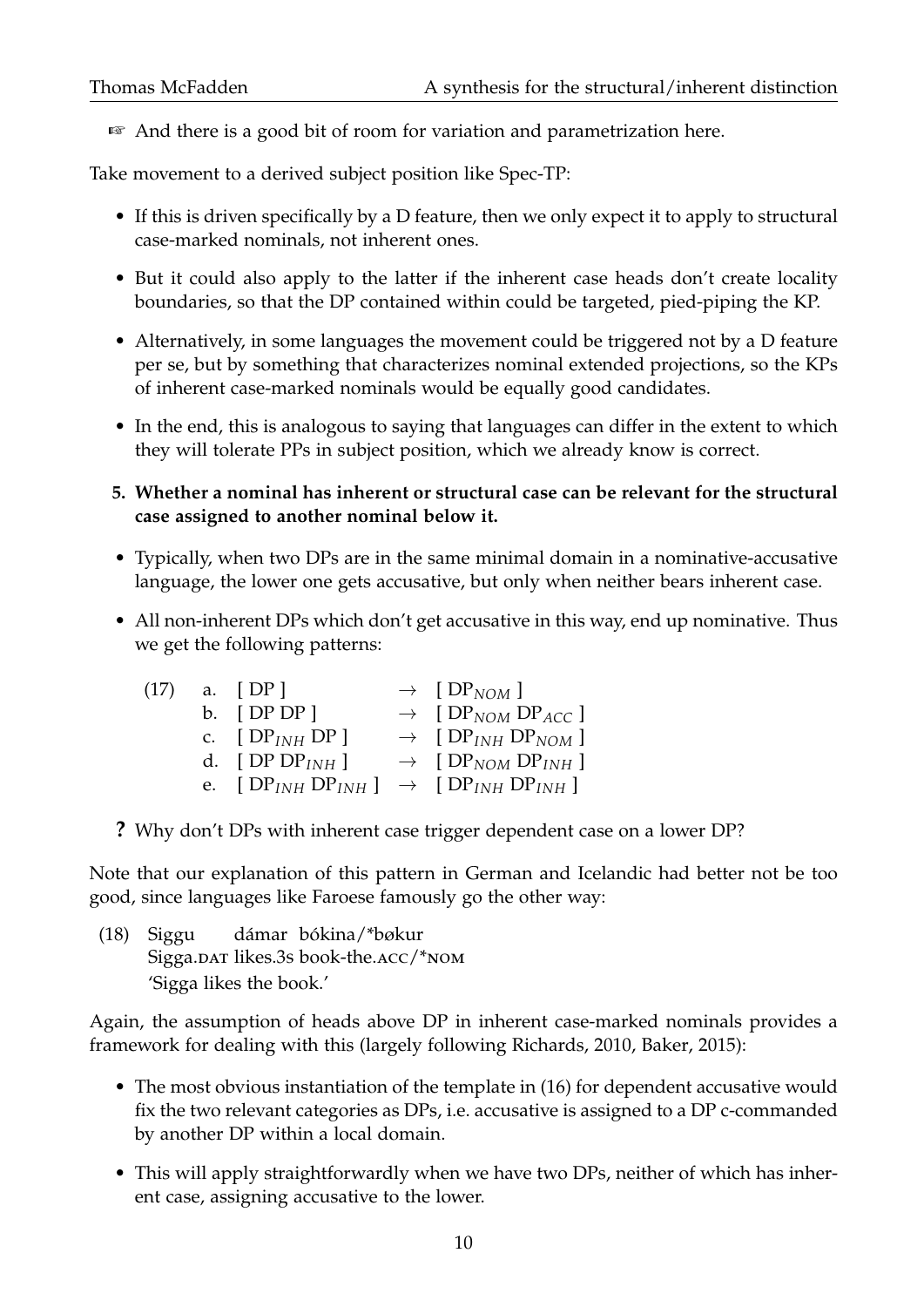$(19)$ 

But it will plausibly **not** apply when the higher nominal bears inherent case:

- ☞ The entire nominal will be a KP, not a DP, hence won't satisfy the conditions itself.
- ☞ Of course that KP will contain a DP, but this won't actually c-command out of the containing structure. E.g.  $DP_1$  contained within KP doesn't c-command  $DP_2$  in (19):



We can deal with Faroese with a different parametric instantiation of the template in (16):

- Assume e.g. that the bit specifying the properties of the c-commanding phrase does not restrict it to DPs, but to extended nominal projections more generally.
- **6. Inherent case-marked nominals are often blocked from triggering agreement, while structural case-marked ones are not.**
- The standard story about this is that agreement and case-assignment are parasitic two sides of a single Agree relationship.
- Assignment of inherent case to a DP in its first merge position renders it inactive for later Agree with the functional heads where verbal agreement is realized.

However, this co-dependency of case and agreement has come under serious attack:

• For several languages, evidence has accumulated that e.g. nominative case (probably the most relevant one) is **not** tied to agreement in the way that it should be (McFadden and Sundaresan, 2010, Baker, 2015, and citations there).

Fortunately, our analysis allows us to adopt an alternative explanation:

- $\mathbb{R}^n$  Rezáč (2008) argues that the additional structure above the DP in inherent casemarked nominals (he assumes they're PPs) creates a phase boundary. Thus the *φ*features on the DP within are inaccessible to functional heads at the clause level.
- ☞ Structural case-marked DPs, on the other hand, will lack this structure and thus be accessible to Agree relations from outside.

# **6 Challenges from intermediate cases**

What (15) proposes is a clear cut-off between structural and inherent cases, in terms of the presence of syntactic heads, with no room for ambiguity or intermediate categories.

- ☞ This runs into some trouble with accusatives in most familiar languages, as well as at least some datives, genitives and ergatives, which show some hybrid behavior.
- ☞ Figuring out what to with these non-nominative structural cases is quite tricky, and at first looks like a big problem for (15). But I will try to convince you that what we end up with is an unexpected argument in favor of this approach.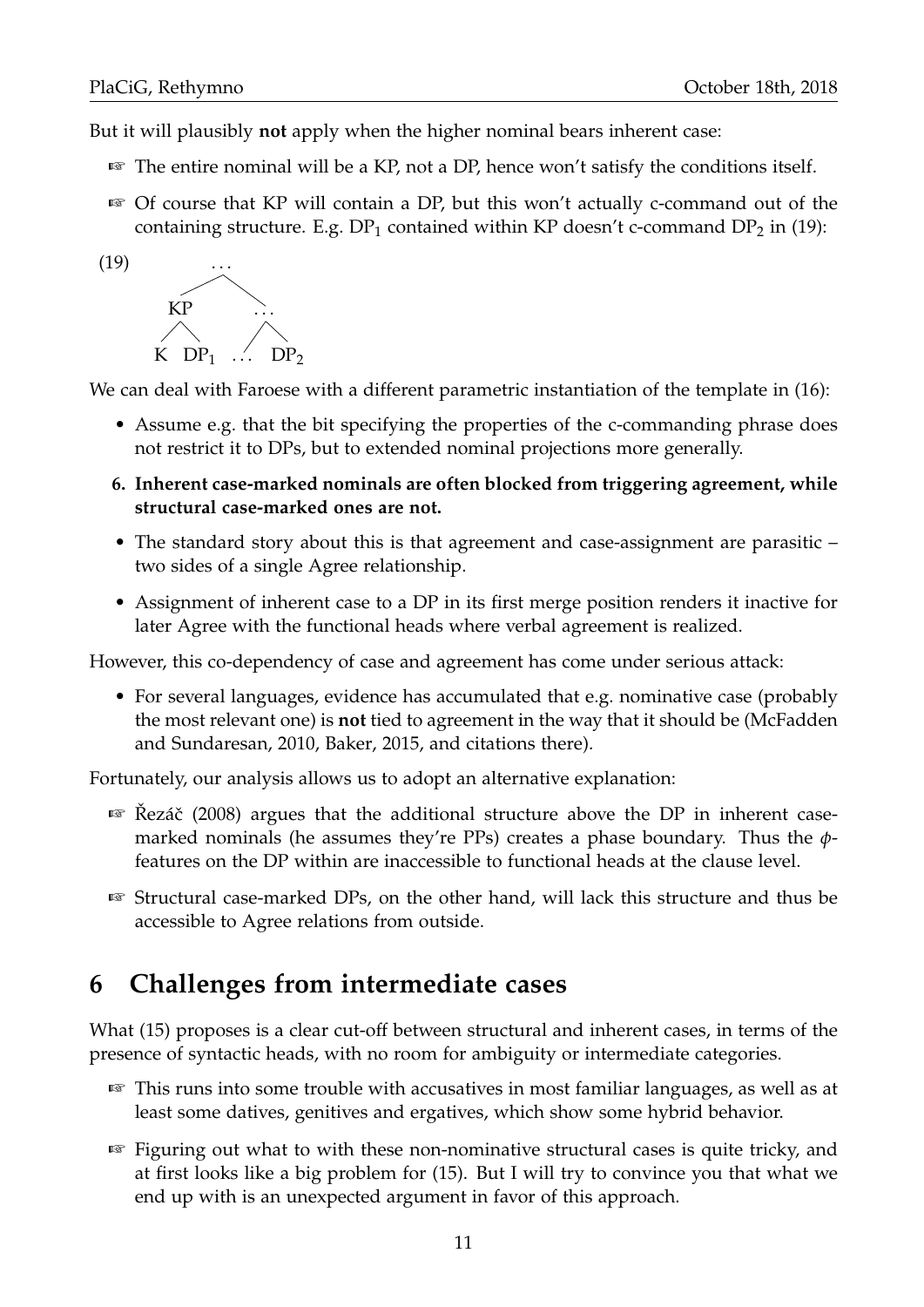## **6.1 The radical emptiness of the nominative**

There is evidence from a completely different quarter about the presence or absence of syntactic heads corresponding to different cases. It's in partial agreement with what we've seen so far, but frustratingly at odds with it on some points.

• The argument comes from irregular morphological stem alternations sensitive to case, as in the following examples (McFadden, 2018):

|     | Tamil         | Latin          | Icelandic Gothic |                 | Sanskrit  |
|-----|---------------|----------------|------------------|-----------------|-----------|
|     | 'tree'        | 'man'          | 'man'            | 'tongue'        | 'father'  |
| Nom | mar-am        | hom- $\bar{o}$ | ma-ð-ur          | tuggō           | pitá      |
| Acc | mar-att-ai    | hom-in-em      | ma-nn            | tuggō-n         | pitá-r-am |
| Gen | $mar-att-(u)$ | hom-in-is      | ma-nn-s          | tuggō-n-s       | pitú-r    |
| Dat | mar-att-ukku  | hom-in-ī       |                  | ma-nn-i tuggō-n | pit-r-é   |

The empirical thrust is that once you weed out alternations that might be implemented phonologically, you get the cross-linguistically consistent pattern in (20):

#### (20) **Nominative stem-allomorphy generalization (NSAG)**

When there is stem allomorphy based on case, it distinguishes the nominative from all other cases.

The theoretical takeaway is more complicated, but here's the basic idea:

- The relevant kind of stem alternation can be profitably analyzed in terms of allomorphy of a stem-forming suffix, for concreteness little *n*.
- The nominative is literally empty, corresponding to the lack of case structure above the DP, while the other cases involve KP structures above DP a là Caha (2009).
- The stem alternations are sensitive to the presence of the first case head above the DP, which distinguishes all other cases from the nominative. This head – labeled A in Tree (21) below – triggers the non-nominative forms of little *n*.
- A also demarcates a locality boundary. The heads above it are not sufficiently local to be visible for purposes of determining the shape of little *n* (see e.g. Embick, 2010, Moskal, 2015, on locality restrictions on allomorphy), hence distinctions among the non-nominative cases can have no relevance for stem alternations.



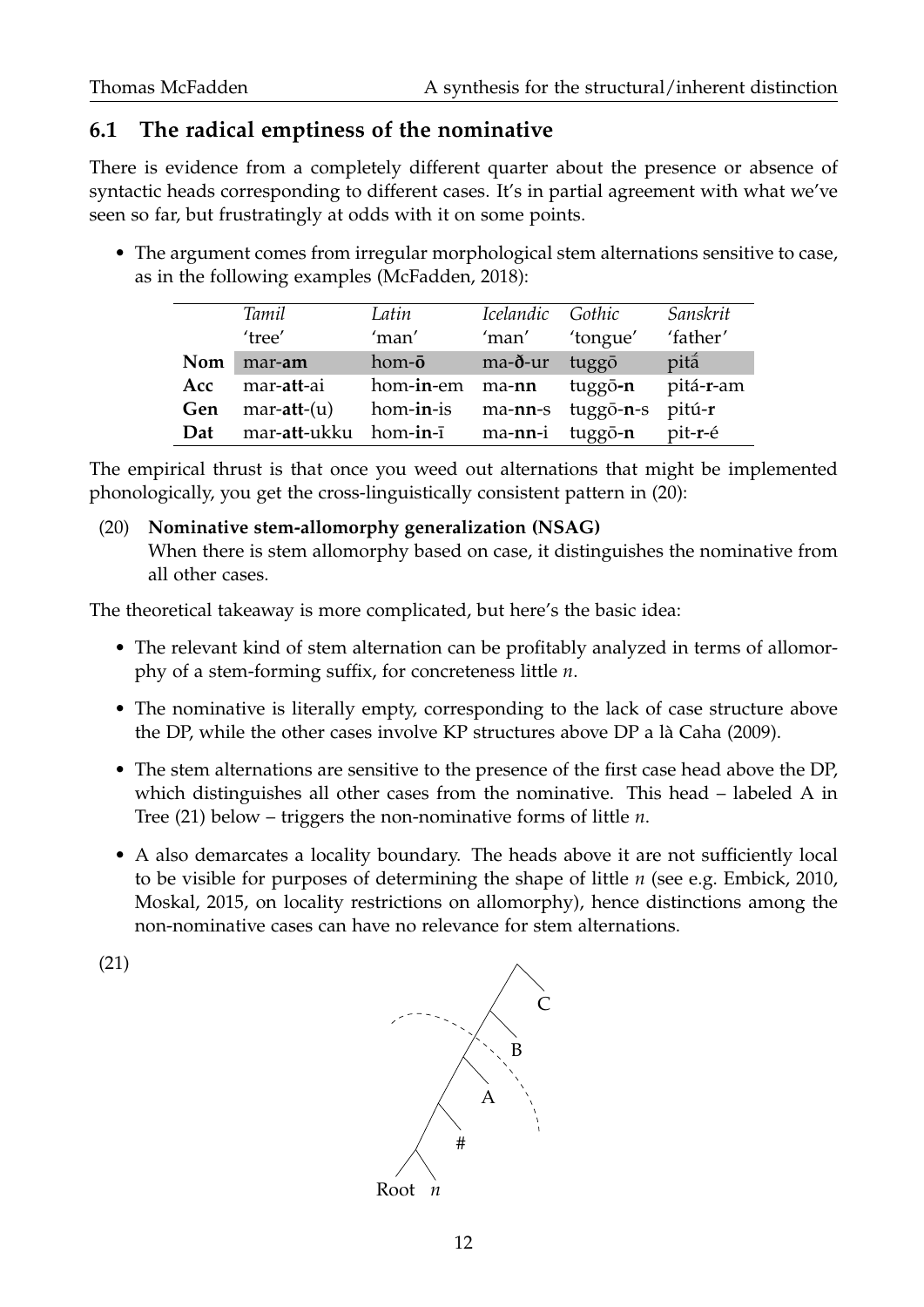This is just part of a wider constellation of considerations that single out the nominative in particular as being empty, the complete lack of case, distinct from all others.

- Again, the nominative is clearly the default, showing up in such a way that it is plausible to think it is never actually **assigned** (McFadden and Sundaresan, 2010, Kornfilt and Preminger, 2015, Levin, 2015).
- And cross-linguistically, it also tends to be morphologically unmarked, lacking any overt suffix or adposition.

This brings us to the following situation:

- ☞ Both the structural/inherent considerations and the stem-allomorphy ones support a distinction between cases that involve heads above DP and ones that don't.
- ☞ Both agree that the nominative is in the structureless group, and that prototypically oblique cases like the instrumental or locative are in the structure-having group.
- ☞ But they disagree on the status of other 'structural' cases like the accusative, and arguably structural uses of the genitive, dative, ergative etc.

## **6.2 The double life of the accusative**

Cases like accusative present further problems, even for the structural/inherent divide:

- In nominative-accusative languages, the accusative is the second central structural case alternating with the nominative and the prototypical dependent case.
- However, in many such languages, it also has at least some uses that are arguably or even quite clearly inherent/oblique.

Here's some evidence for inherent accusative in German:

- There are a few verbs that assign a lexical accusative to their sole argument:
	- (22) Mich me.acc freezes. me.acc thirsts. me.acc hungers. me.acc shudders. friert. Mich dürstet. Mich hungert. Mich schaudert. 'I'm cold. I'm thirsty. I'm hungry. I'm shuddering.'
- There is also a productive adverbial use of the accusative on nominals denoting durations, e.g. *den ganzen Tag* in (23a) which gives the duration of the cricket playing. Note that it doesn't become nominative in the impersonal passive in (23b).
	- (23) a. Der Metallurge spielte den ganzen Tag the M. played the whole day. ACC cricket Cricket. 'The metallurgist played cricket the whole day.'
		- b. Den ganzen Tag the whole day.acc was wurde gespielt. played roughly 'They/one played the whole day.'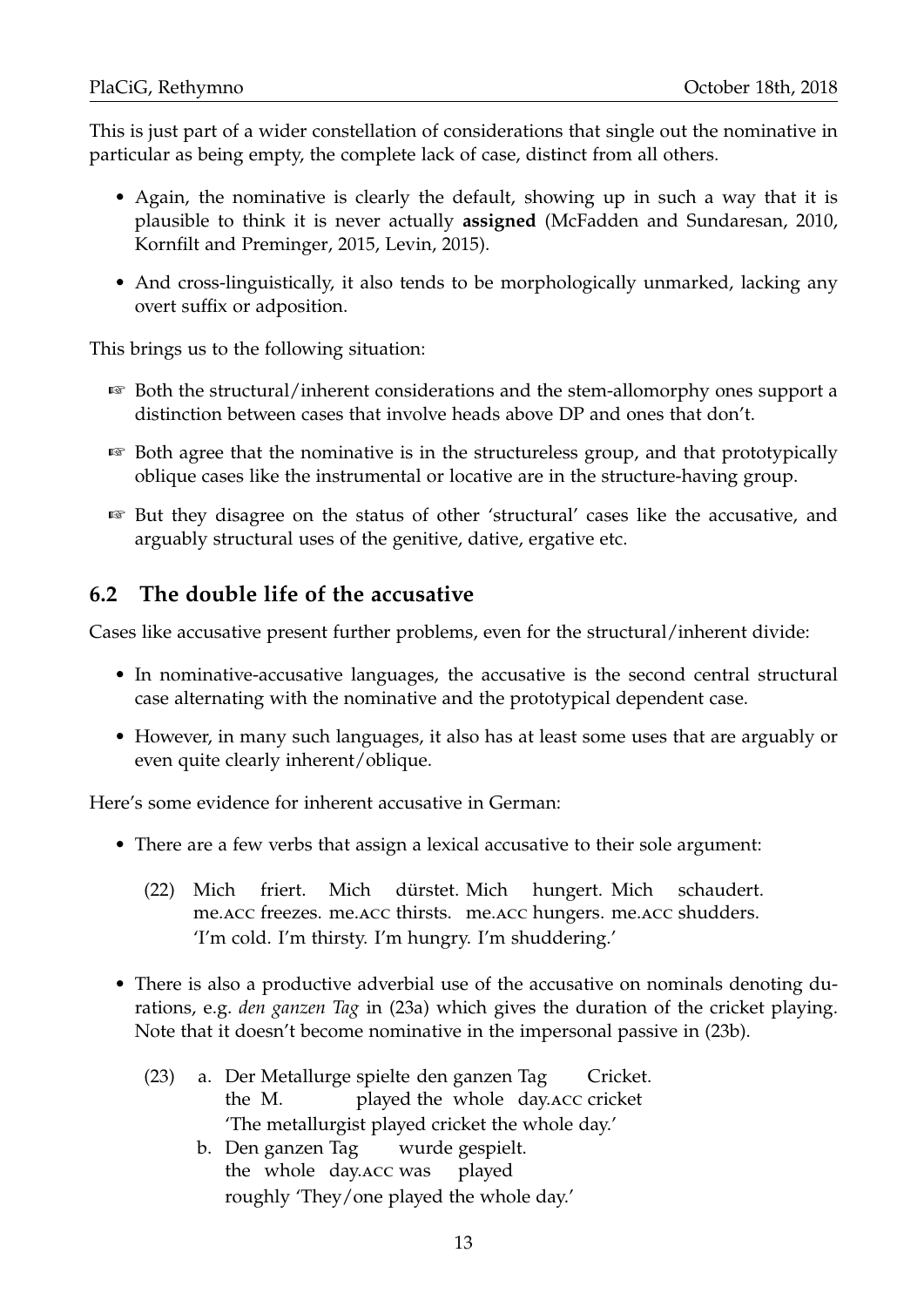We could try to claim that there are two different cases here, one structural and one inherent, and we're just mistaken in calling them both 'accusative'. But that would require ignoring the very strong morphological evidence for the reality of a single category:

- We're not dealing with a simple uniform suffix that attaches to all elements that can be marked for case, so we can't posit accidental homophony.
- Instead, we have a whole series of distinct forms of nouns, pronouns, determiners, demonstratives and adjectives, each systematically used **both** for the structural instances **and** for the inherent ones.
- $\Rightarrow$  I.e. we have clear evidence for a unified morphological category accusative, which maps onto two functions that are syntactically and semantically quite distinct.

The recognition that the accusative has some inherent/oblique uses is not new. But I think that an approach like the one here sharpens the issues considerably: $4$ 

- ☞ For me, the structural/inherent divide reflects how the cases themselves are represented, such that inherent cases involve heads not present in structural ones.
- ☞ This would imply that structural uses of the accusative have to involve a distinct syntactic structure from inherent uses, which is a very bad result, making a straightforward account of their morphological identity difficult or even impossible.

And the accusative is just the case for which it is easiest to make this point. Most nonnominative structural cases seem to show the same kind of split.

## **6.3 Phenomena that straddle the divide**

A third problem comes from a closer look at certain details of the phenomena that motivated Caha (2009)'s proposal of containment structures for the various cases.

• There doesn't seem to be any interruption in the hierarchy of case categories that could correspond to the structural/inherent divide. E.g. in Russian we find syncretisms for every adjacent pair of cases:

|                | window     | teachers           | two $(m., n.)$ book |              | <b>100</b> |
|----------------|------------|--------------------|---------------------|--------------|------------|
| $\textbf{Nom}$ | okn-o      | učitel-ja          | dv-a                | knig-a st-o  |            |
| Acc            | okn-o      | učitel-ej          | dv-a                | knig-u st-o  |            |
| Gen            | okn-a      | učitel-ej          | $dv$ - $ux$         | knig-y       | st-a       |
|                | Prep okn-e | učitel-jax dv-ux   |                     | knig-e st-a  |            |
| Dat            | okn-u      | učitel-am          | dv-um               | knig-e       | st-a       |
| Ins            | okn-om     | učitel-ami dv-umja |                     | knig-oj st-a |            |

 $4$ Another way to put it might be that it is considerably more worrisome for an approach like mine than for a traditional one, but this is just because (15) makes a strong claim about the difference between structural and inherent cases that has actual consequences.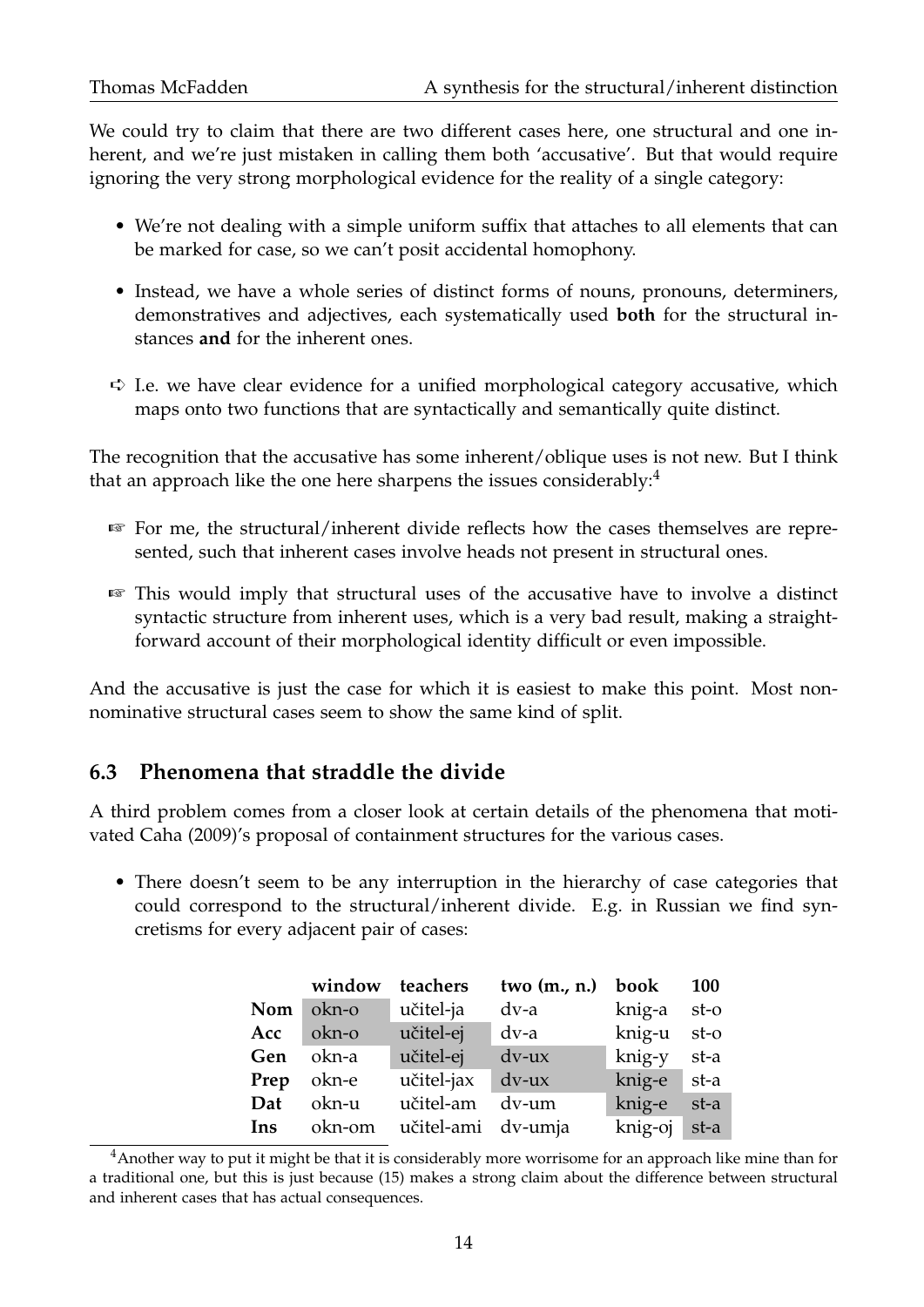Again, this is difficult to square with the idea that the structural/inherent divide corresponds with a big difference in how the cases are represented.

- $\sqrt{w}$  According to my conjecture in (15), the structural cases lack the kinds of syntactic heads required to make Caha's story about syncretism work.
- ☞ This means we have no way to account for syncretisms involving just one structural and one inherent case, say the Acc and Gen, because what distinguishes the Acc from the Nom has nothing to do with what defines the Gen.
- ☞ So we predict a break in syncretism **somewhere** in the inventory of cases, coinciding with the structural/inherent divide, which the table above and similar data from other languages show does not exist.

# **7 What is dependent case assignment?**

What I'd like to suggest now is that these three challenges for my account of the structural/inherent divide are intimately related in that they all involve the treatment of the non-nominative structural cases. Here's how I would like to characterize the issue:

- ☞ We need not just a two-way distinction between structural and inherent, but a threeway one between nominative, other structural, and inherent.
- ☞ Everything points to absence of heads in the nominative and presence of heads in the inherent cases, but the non-nominative structural cases are unclear.
- ☞ Traditional structural/inherent considerations suggest a bare DP, but morphological stem alternations, inherent uses of sometimes structural cases, and phenomena that cross the structural/inherent divide go the other way.

An additional question provides a hint of where to find a solution:

**?** What actually happens formally when a dependent case is assigned to a DP?

A simple asumption would be that it involves the assignment or valuation of special case features on the D head, as in standard Case theory (Chomsky, 2001, etc.). But that actually doesn't make so much sense given our other assumptions.

- ☞ It would be counterintuitive (perhaps downright impossible) to implement dependent case in terms of Agree, the normal operation for feature valuation, because dependent case creates a **distinction** between two local DPs, not a copying or sharing of values.
- ☞ Also, the featural idea runs into problems alluded to above the kind of unordered feature bundles within a single head standardly assumed fail to deal gracefully with structured patterns of syncretism etc.

So what is the alternative to implementing dependent case in terms of features?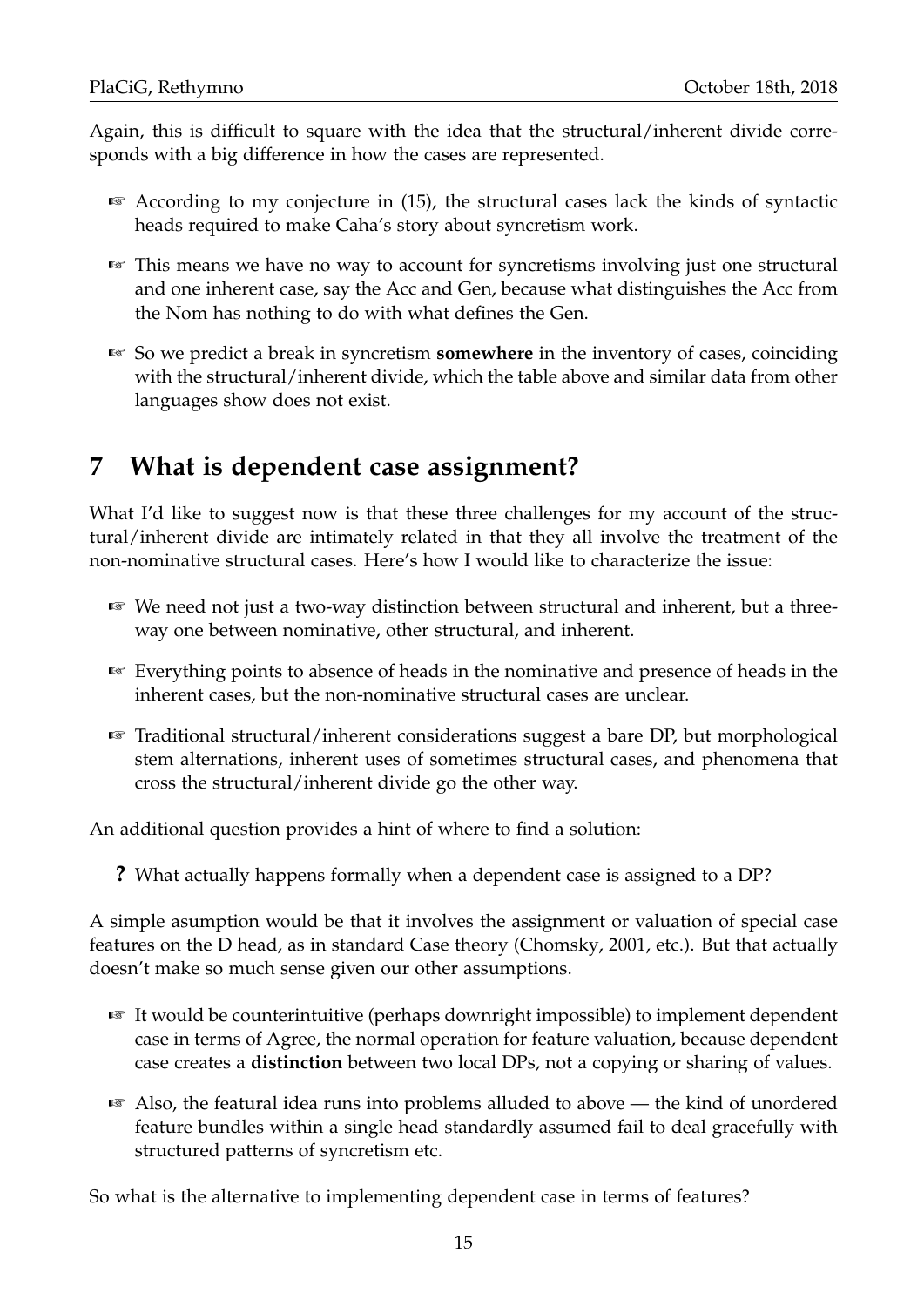- Essentially, our way of thinking about syntax boils down to features, the bundles of features which we call heads, hierarchical structures constructed out of those heads, and operations on all of them.
- So if we want to model something, and we can't model it in terms of a feature on some head or in terms of syntactic operations, we're forced to model it in terms of an additional head or heads added on top of the relevant constituent.
- We are led to suppose that the dependent accusative, e.g., involves some amount of structure added on top of the bare DP of the nominative.

The obvious question is how we maintain our account of the basic structural/inherent facts under this scenario. I.e. if structural accusative involves a head above DP, how is it different from an inherent case? Again, we need a three-way distinction:

- 1. The nominative
- 2. Other structural cases beyond the nominative
- 3. Inherent cases

And this is where the synthesis of KP with M-case comes in:

☞ Let's say that the assignment of a dependent case literally amounts to the addition of KP structure, on top of what was a simple DP, but late in the derivation.

Here's how that gets us our three-way distinction:

|                  |     | Nom DepAcc InhAcc |             |
|------------------|-----|-------------------|-------------|
| 1st Merge        | DP. | DP                | $[A \, DP]$ |
| Post-Spellout DP |     | [A DP]            | [A DP]      |

- 1. The nominative is what you get when a nominal enters the derivation as a DP and remains that way all the way to the end.
- 2. The other structural cases are what you get when a nominal enters the derivation as a DP but gets additional structure added on top due to the application of dependent case rules at Spellout.
- 3. Inherent case, including inherent accusative, is what you get when a nominal enters the derivation with structure on top of the DP.

Let's walk through how this gets us what we want. First the easy ones:

- The inherent cases work just as we've always wanted them to. They involve structure throughout the syntactic derivation that can be selected for by specific verbs, carry non-trivial semantics and derive structured syncretism etc.
- The nominative also works just as we've always wanted it, lacking all such structure hence being unselectable and having no semantics.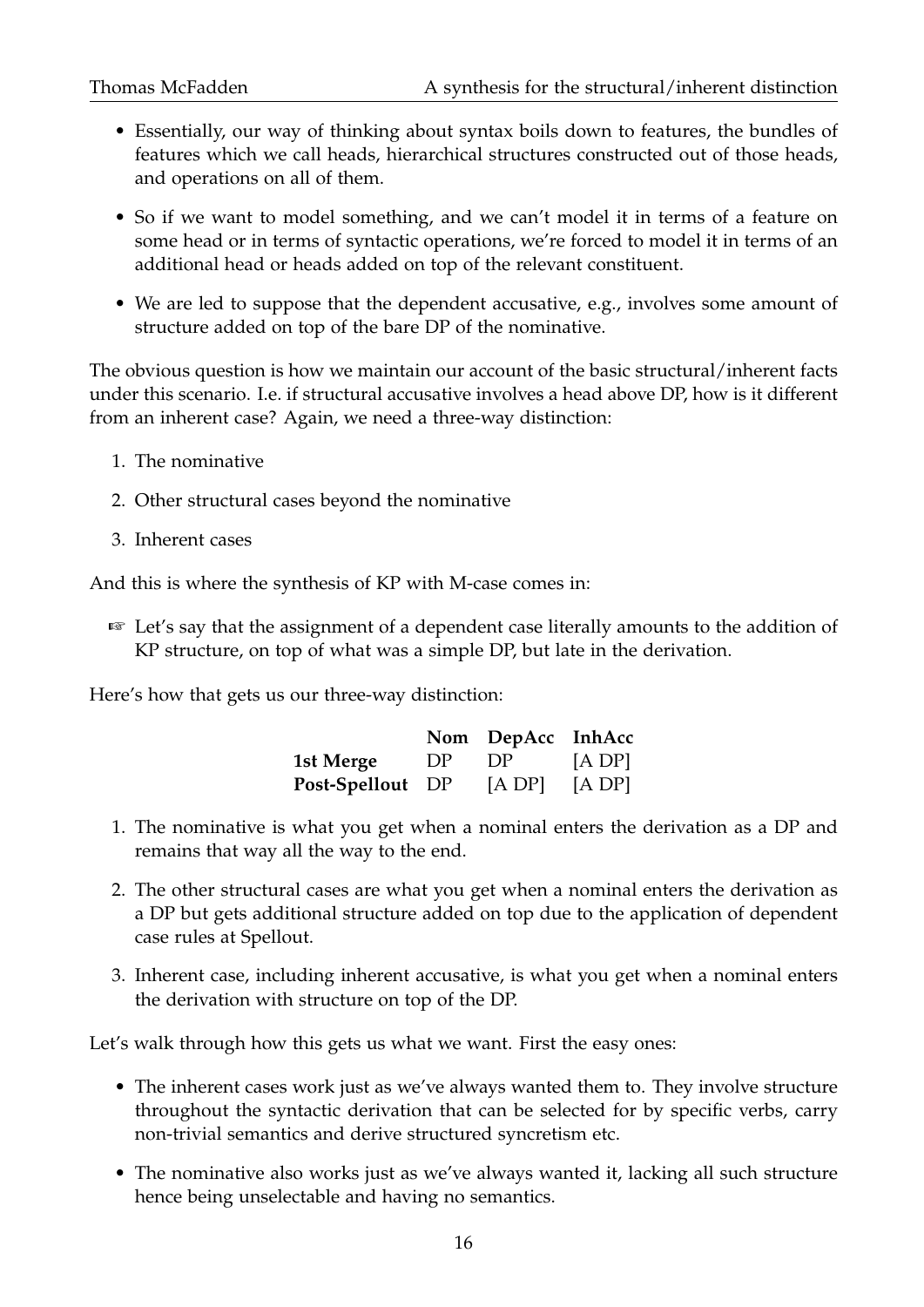Now the more interesting other structural cases:

- ☞ They start out as DPs just like the nominative, hence cannot be selected for, and they reach Spellout and hence LF as DPs still, so they can't have any interesting semantics.
- ☞ But on the way to the PF branch they get additional structure added, so morphophonologically they can behave more like the inherent cases, and indeed sometimes be morphologically identical to them.

This idea raises an important constellation of issues:

☞ It adds structure at a weird time in a weird place and in a weird way.

More specifically:

- Adding material after Spellout violates Inclusiveness in a big way.
- Specifically adding new syntactic heads onto phrases that have already been Merged into the larger structure violates the Extension Condition and notions of cyclicity.
- And again, given the way that dependent case is triggered, it can't straightforwardly be implemented in terms of Agree, Move or any other familiar operations.

I don't have complete answers for these concerns, but I do have some suggestions that I think are promising:

- ☞ Inclusiveness isn't really a concern if dependent case is a matter for the morphology:
	- Common theories of the syntax-morphology interface like DM massively violate Inclusiveness, or rather they take it as not being operable on the post Spellout PF branch of the derivation.

☞ Similar logic can plausibly be applied to the Extension Condition:

- One could of course imagine a restriction whereby post-syntactic operations can only add features to existing structure rather than adding structure itself.
- But theories sufficiently worked out to deal with morphological details typically don't adopt such a restriction, e.g. adding structural positions for things like thematic vowels and concord affixes.
- Indeed, Levin (2015) specifically proposes that KPs can be inserted above DPs in the post-syntactic component for independent reasons and similarly argues that this obviates problems with the Extension Condition and cyclicity.<sup>5</sup>
- ☞ Finally, if the case structures involved are KP sequences along the lines of Caha (2009) as proposed here, then there's a plausible, suitably restrictive way to implement the relevant addition of structure with an independently needed mechanism.

 $5I$  can also point here to the long tradition of analyses making use of P-insertion operations.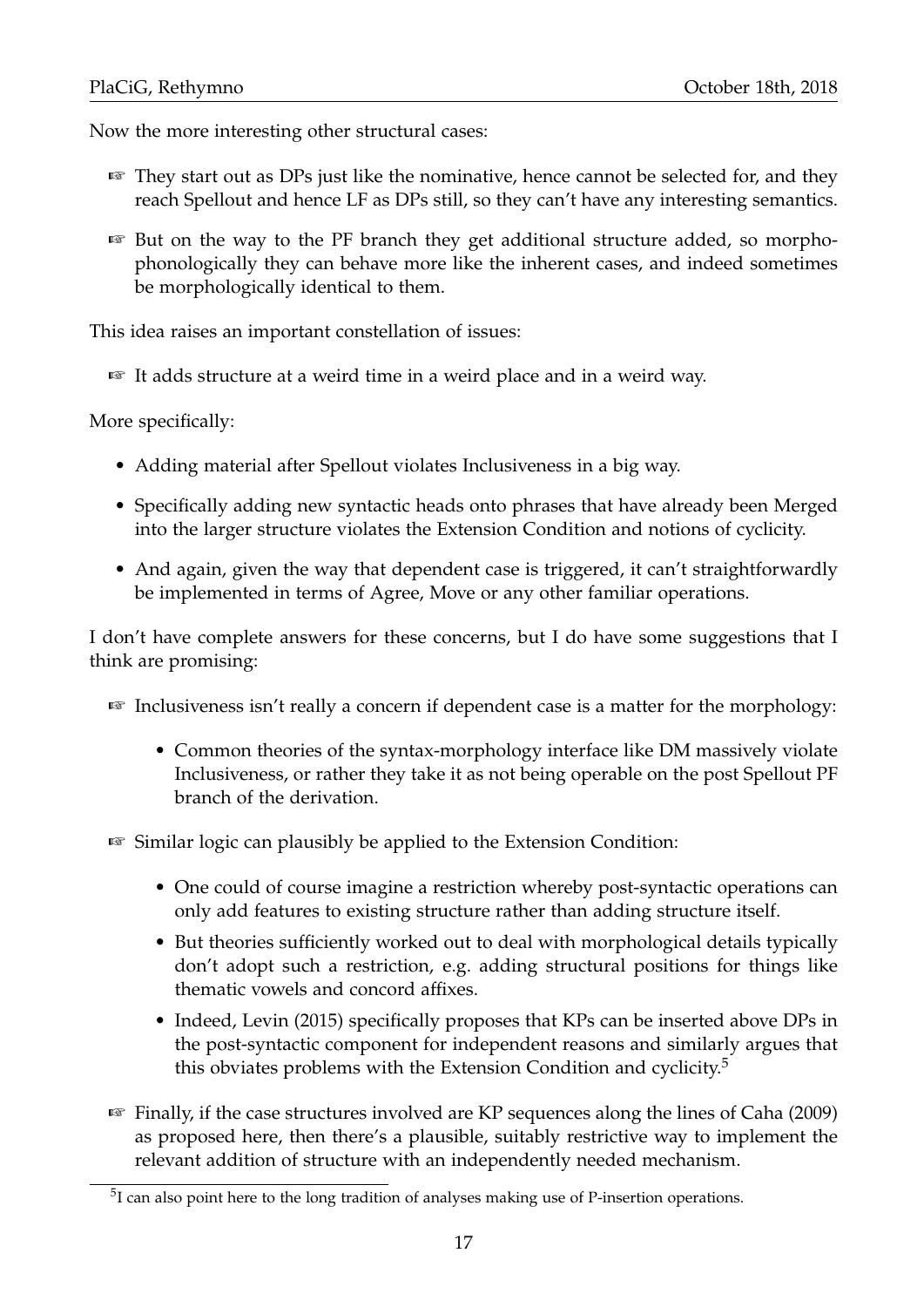- The paradigm instance of dependent case assignment making an accusative out of an unmarked nominative — amounts to adding the next head in the nominal functional sequence or extended projection.
- We can propose then that the addition of structure that underlies structural case is handled by the more general mechanism that implements extended projection.
- Whether this amounts to restrictions placed on external Merge or something rather different like Self Merge, something beyond simply Merge and Agree is clearly required here (see Adger, 2013, for discussion and references).
- Using this for structural case heavily restricts what kind of structure can be added post-syntactically. You cannot add anything you want anywhere you want, but can only *extend* projections already present in the structure.

# **8 Some comparative and diachronic issues**

The approach developed here offers a productive basis to address a number of classic comparative and diachronic questions about case.

## **8.1 Inherent case, PPs and morphological variation**

Syntactically speaking, the KP structures attributed to the inherent cases are essentially analogous to PPs.

- Thus, essentially following McFadden (2004), Asbury (2008), Caha (2009) and others, the difference between prepositions and case markers is a (language-specific) matter of how syntactic structures are mapped onto morphophonology.
- Much of the syntax underlying inherent case can thus be universal, not just among languages with rich case-marking systems, but also in those with no case at all.
- Since the structural cases exist only on the PF branch, however, they will be subject to greater variation, and languages may lack them entirely.

This also accords with common observations about the loss of morphological case:

- ☞ Oblique and inherent case marking are often replaced by PPs, while structural case marking is reduced or disappears entirely (Blake, 2001).
- If inherent case corresponds to actual syntactic content, there will be syntactic and semantic evidence in the PLD for its presence, which will remain even if, say, sound changes obscure its morphological realization.
- So we can expect new generations of speakers to continue to acquire the structure even as 'case morphology' is lost, and potentially to find new means to expone it.
- But since structural case is purely morphological, if its morphological realization is lost, then all evidence for it in the PLD will disappear.
- So we can expect new generations of speakers to simply fail to acquire it, and it will be lost from the language with no dire effects.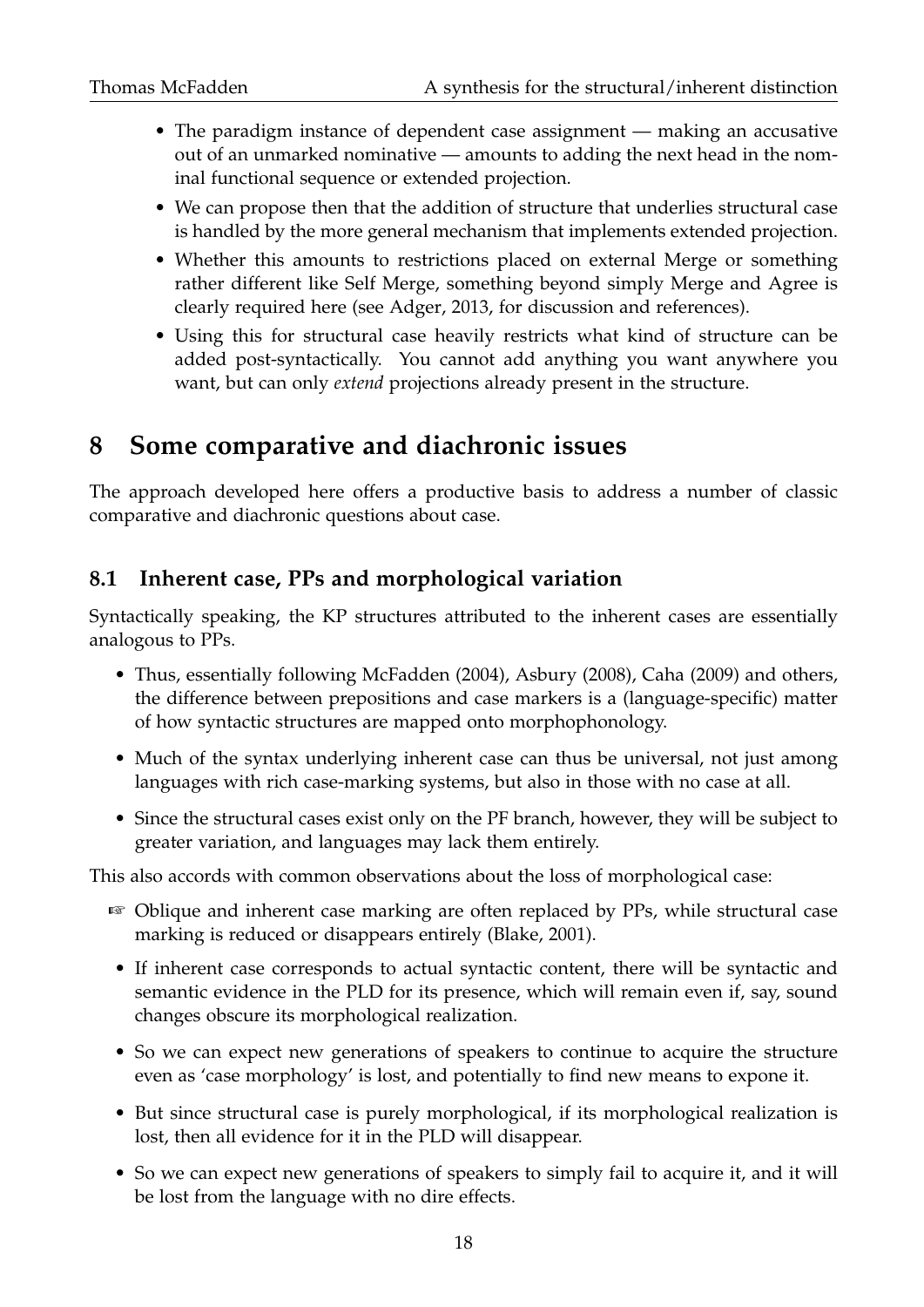## **8.2 Intermediate inherent cases (Anagnostopoulou and Sevdali, 2015)**

The approach laid out in Section 7 for cases that are intermediate between the structural and inherent ideals may also be able to accommodate patterns like those analyzed by Anagnostopoulou and Sevdali (2015) in Ancient Greek (AG).

- AG dative and genitive on verbal arguments look in some ways like typical inherent/quirky cases, e.g. in their clear sensitivity to thematic and lexical factors.
- However, many of them can become nominative under passivization, a classic hallmark of structural cases.

Anagnostopoulou and Sevdali (2015) analyze this by distinguishing different types of datives and genitives:

- One type involves interpretable Case features, which makes them inactive for Agree, yielding standard inherent case behavior.
- Another type involves uninterpretable Case features, which are transparent for Agree, yielding something more like limited structural case behavior.

There is diachronic support for something along these lines:

- ☞ In earlier stages of Greek, the individual cases were associated with more consistent meanings. Not coincidentally, genitives and datives did not alternate with nominatives in the passive.
- ☞ Over time, oblique objects came to alternate with nominatives in a way that paralleled the loss of their particular semantics.
- ☞ This fits in with a development of the relevant Case features from being interpretable to uninterpretable, in line with a common diachronic pattern described by van Gelderen (2011) and others.

A crucial idea then is that the actual case morphology of DPs with uninterpretable Case is determined by dependent case rules operating on top of and after syntactic Agree:

- Dative and genitive, like accusative, are dependent cases, in that they depend on another c-commanding DP with structural Case.
	- $\Rightarrow$  This is why they alternate with the nominative in the passive, where that ccommanding DP is suppressed.
- But they are crucially more specific than the accusative, in that they additionally have contextual specifications for specific lexical verbs or applicative heads.
	- $\leftrightarrow$  This is why they take precedence over the accusative when the conditions for both are met.

A rather nice version of this analysis can be implemented in the synthesis pursued here. It amounts to recognizing a series of distinct types of oblique case, with distinct but related structural analyses, connected by plausible diachronic development paths: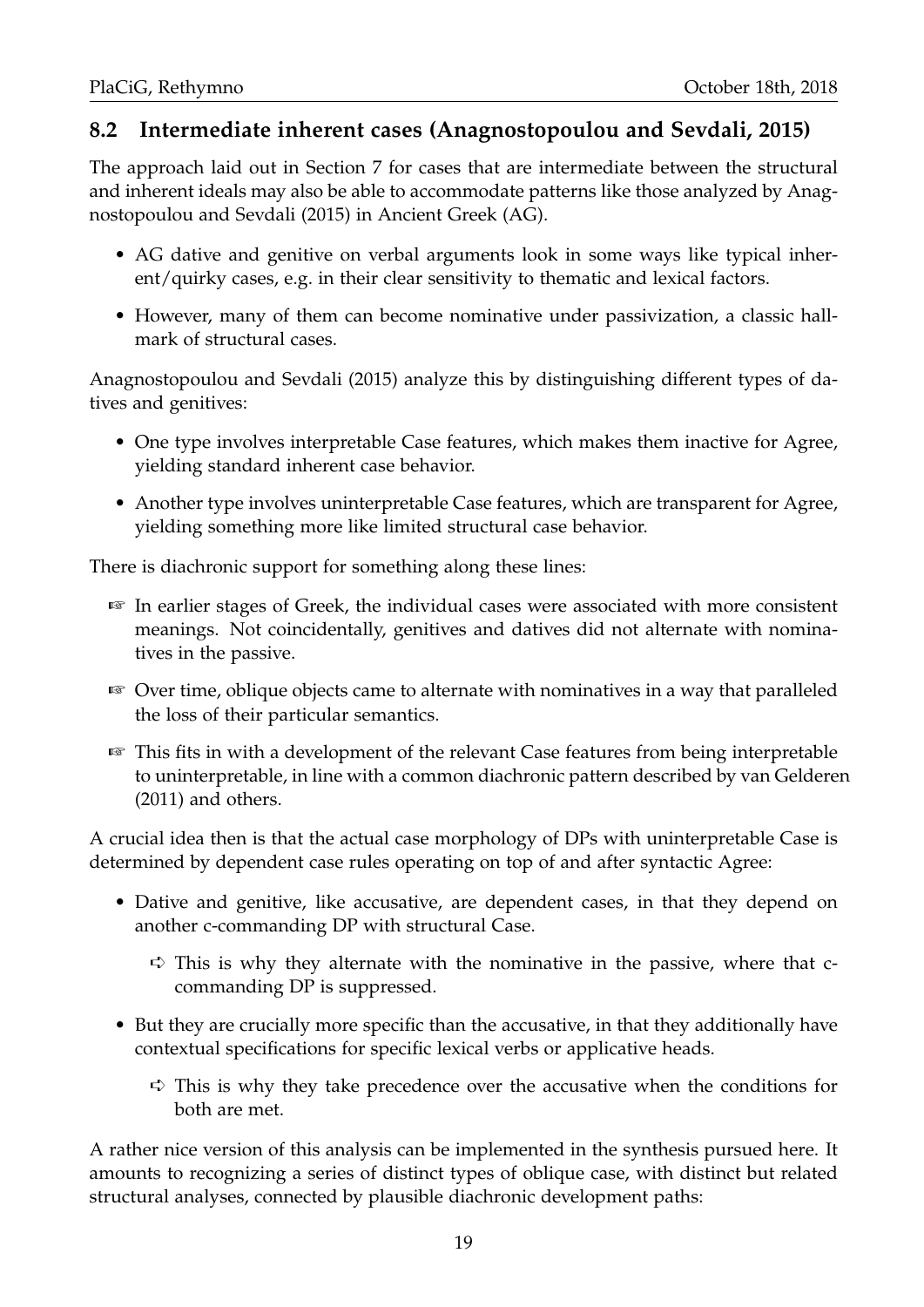- 1. Properly semantic case, which involves an unselected nominal phrase (typically some kind of adjunct) in an elaborated KP structure
	- The KP layer will have to provide the semantic connection to the surrounding context since there is no selecting element to do so.
	- The KP will also ensure that rules of structural case assignment do not apply, hence these will not alternate with nominatives in the passive.
- 2. Traditional inherent case, which has essentially the same KP structure, but is cselected in the syntax by a lexical predicate, applicative or similar
	- Still being syntactic KPs, they will not alternate with nominatives in the passive, and they will have some semi-regular semantics.
	- But they will also be subject to semantic irregularities due to the vagaries of selection. Another way to think about it is that the KP won't bear all of the responsibility for the semantics due to the contribution of the selecting predicate.
	- They can quite plausibly develop out of semantic cases in contexts where a particular type of adjunct is especially common with particiular (types of) predicates in the PLD and is reinterpreted as an argument.
- 3. The structural genitives/datives of Anagnostopoulou and Sevdali (2015), which we can analyze as DPs in the syntax that are made into KPs in the morphology
	- This can plausibly develop out of traditional inherent case, if the original thematic patterns become increasingly obscured and their dependence on specific predicates increasingly arbitrary.
	- Learners would basically reanalyze the case marking as a morphological quirk required by the lexical predicate rather than a syntactic structure — with concomitant semantics — that fits with the syntax and semantics of the predicate.
	- They are thus syntactic DPs, subject to structural case assignment in the morphology, and predictably alternate with the nominative in passives.
	- Directly translating Anagnostopoulou and Sevdali (2015)'s proposal, a language with such cases will simply have multiple distinct versions of dependent case, all of which involve projection of the accusative layer, but some of which further project genitive and/or dative layers due to lexical specifications.

## **8.3 Case-impoverished languages and the emptiness of the nominative**

Finally, the details of dependent case theory assumed here  $-$  in particular the radical emptiness of the nominative — make predictions about the kinds of innovative grammars that can arise in languages undergoing the loss of case.

• In colloquial English and Danish, e.g., the old nominative and accusative forms of pronouns now have a distribution that is radically different from what is found in typical nominative-accusative languages.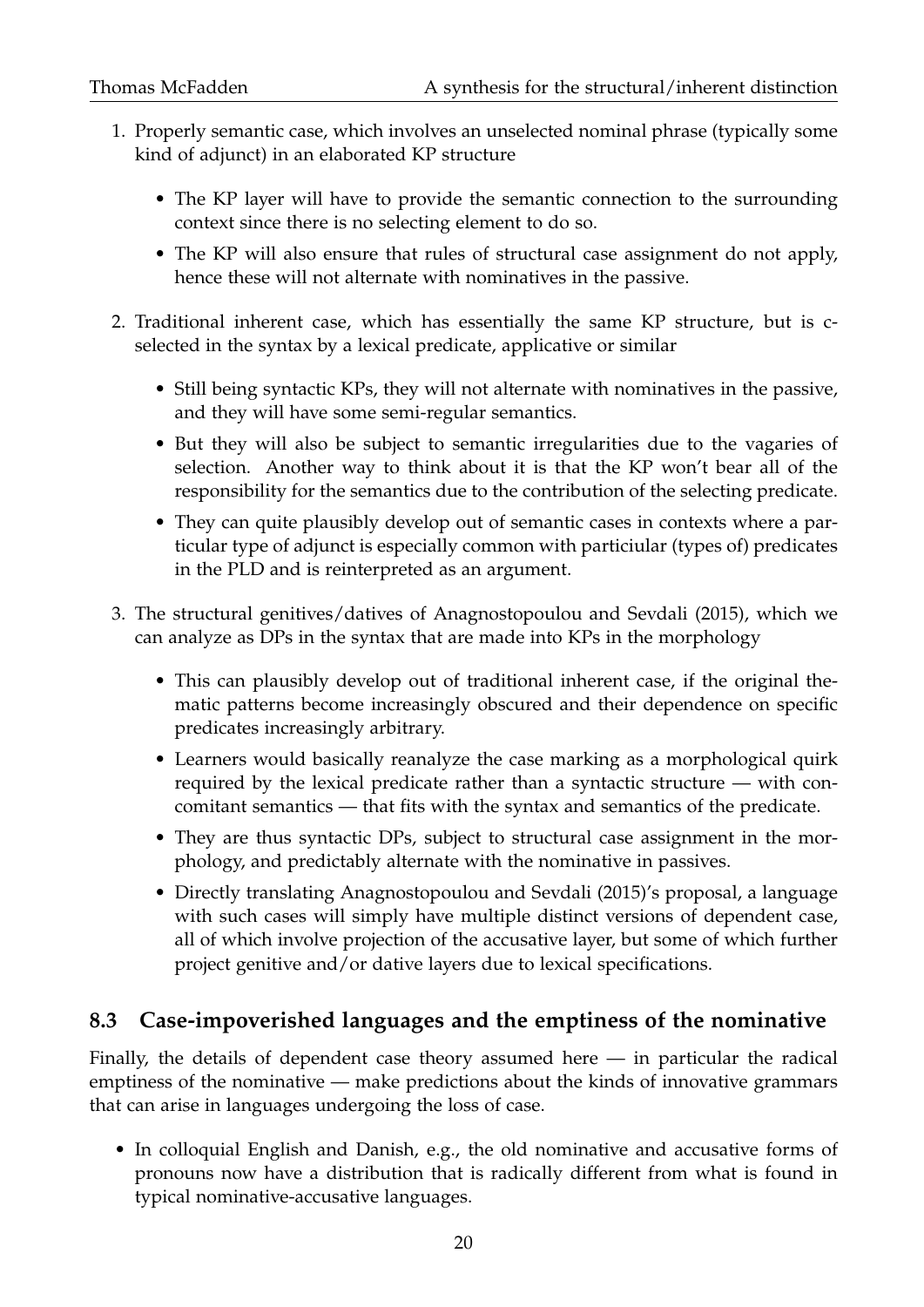- The old nominative forms are essentially restricted to unmodified, non-conjoined subjects of finite clauses, while the old accusatives are found everywhere else (Schütze, 2001, Quinn, 2005, Sigurðsson, 2006, Parrott, 2007).
- It seems that the spread of old accusative forms to certain predicative positions, against the background of the loss of clear case distinctions outside the pronouns, somehow led new generations to conclude that the accusatives were the elsewhere.

Under more traditional approaches where the nominative is a substantive, actively assigned case, those generations should have been able to acquire something closer to the PLD:

- ☞ For example, such a state of affairs could have been analyzable in terms of finite T assigning nominative, with the accusative as the elsewhere, with something in the predicative constructions (e.g. a silent P) disrupting nominative assigment.
- ☞ Then left-dislocated and fragment nominals, e.g., would come out accusative, with nominative restricted to subjects of finite clauses, but it would be consistent on these.
- ☞ That is, even when modified or conjoined, finite subjects would always come out nominative, because they are local to finite T, and these structures are generally transparent to case assignment in languages with real case systems.

But this is not what happened.

- Instead, modified and conjoined nominals also became (predominantly) accusative.
- In fact, the behavior of the old case forms under conjunction becomes extremely complex, with sensitivity to linear order, the specific identity of the pronoun and complex sociolinguistic factors.
	- (24) For many speakers, independent of syntactic context: me and him, \*me and he, \*I and him, \*I and he; him and me, him and I, ?\*he and me, he and I
- Parrott (2007) thus argues convincingly that the distribution of forms like *I* and *me* no longer looks like case at all, but is best accounted for in terms of allomorphy.

Why would new generations reanalyze old case distinctions in terms of allomorphy in a way that led to a clear mistmatch with the PLD?

☞ This suggests that the more traditional analysis with the nominative as a case assigned by finite T and the accusative as the elsewhere case is simply not a system that UG makes available.

This makes sense within a system of dependent and unmarked case like Baker (2015)'s:

• The only way to have an explicitly assigned nominative alongside an elsewhere accusative is a 'marked nominative' like Baker posits for languages like Choctaw, assigned to any DP within TP **not** c-commanded by another DP.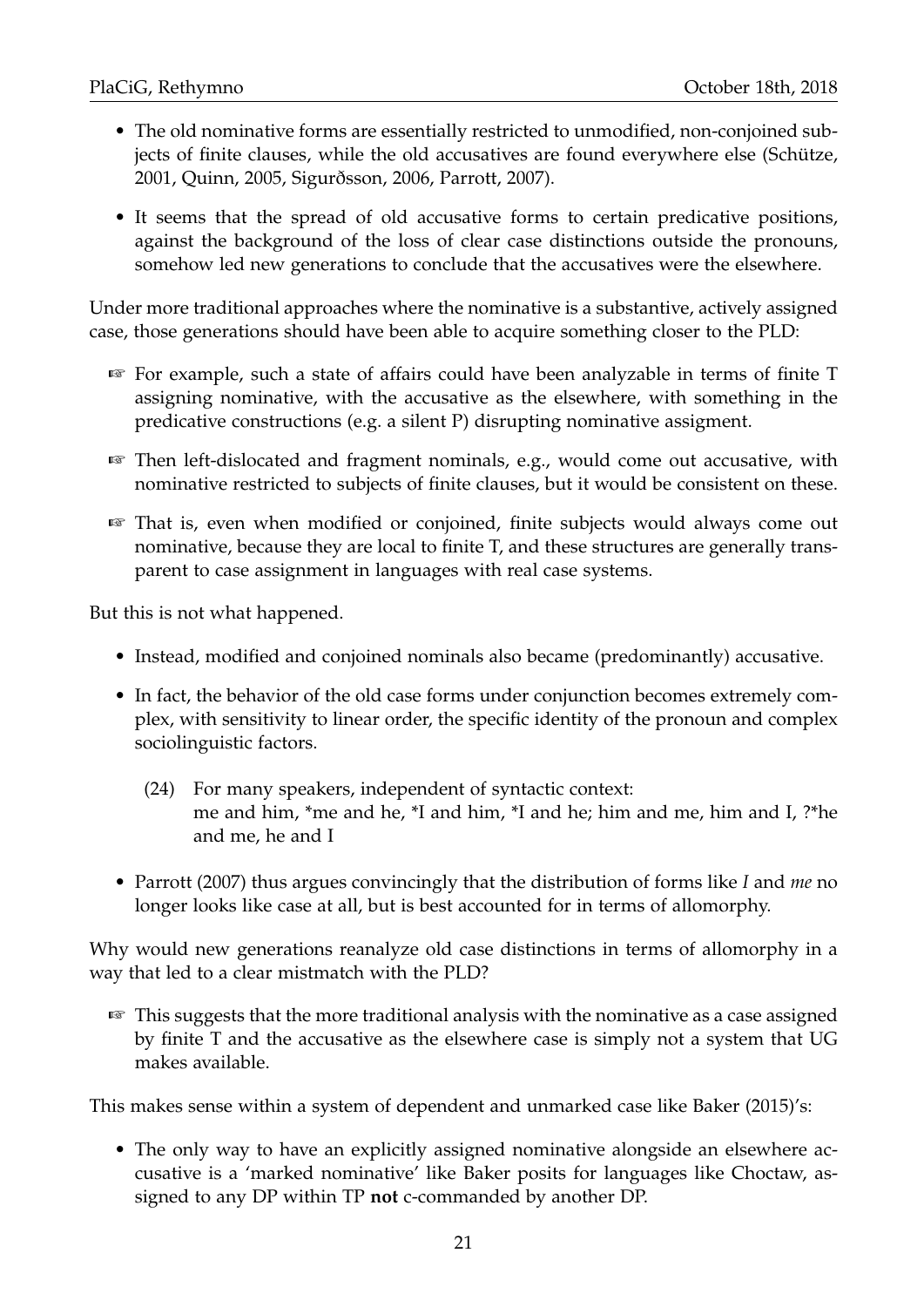- But such a system requires strong evidence e.g. from double nominative constructions and consistent marking on non-pronominal DPs — unavailable in the PLD, which looked quite different.<sup>6</sup>
- Instead, the only way to get the rather particuliar distribution of the old nominative forms and allow the old accusatives to be the elsewhere was for acquirers settle on an analysis that has nothing to do with case.
- This shift from a dependent-case based to an allomorphy-based analysis of the pronominal forms then brought with it the change in the distribution of the forms that has made English and Danish so different from e.g. Old English, German and Swedish.

# **References**

Adger, David. 2013. *A syntax of substance*. Cambridge, MA: MIT Press.

- Anagnostopoulou, Elena, and Christina Sevdali. 2015. Case alternations in Ancient Greek passives and the typology of Case. *Language* 91:442–481.
- Andrews, Avery. 1982. The representation of case in modern Icelandic. In *The mental representation of grammatical relations*, ed. Joan Bresnan, 427–503. Cambridge, Mass.: MIT Press.
- Asbury, Anna. 2008. The morphosyntax of case and adpositions. Doctoral Dissertation, Utrecht University.
- Baker, Mark. 2015. *Case: Its principles and its parameters*. Cambridge: CUP.
- Baker, Mark, and Nadya Vinokurova. 2010. Two modalities of Case assignment: Case in Sakha. *Natural Language and Linguistic Theory* 28:593–642.
- Bayer, Josef, Markus Bader, and Michael Meng. 2001. Morphological underspecification meets oblique case: syntactic and processing effects in German. *Lingua* 111:465–514.
- Bittner, Maria, and Ken Hale. 1996. The structural determination of case and agreement. *Linguistic Inquiry* 27:1–68.
- Blake, Barry. 2001. *Case*. Cambridge University Press, second edition.
- Caha, Pavel. 2009. The nanosyntax of case. Doctoral Dissertation, University of Tromsø.
- Chomsky, Noam. 1981. *Lectures on Government and Binding*. Dordrecht: Foris.
- Chomsky, Noam. 2001. Derivation by phase. In *Ken Hale: A life in language*, ed. Michael Kenstowicz. Cambridge, Mass.: MIT Press.
- Embick, David. 2010. *Localism versus globalism in morphology and phonology*. Cambridge, Mass.: MIT Press.
- Emonds, Joseph. 1987. The invisible category principle. *Linguistic Inquiry* 18:613–632.
- Freidin, Robert, and Rex Sprouse. 1991. Lexical case phenomena. In *Principles and parameters in comparative grammar*, ed. Robert Freidin. Cambridge, Mass.: MIT Press.
- van Gelderen, Elly. 2011. *The linguistic cycle: language change and the language faculty*. Oxford: Oxford University Press.
- Haider, Hubert. 1985. The case of German. In *Studies in German grammar*, ed. Jindřich Toman, 65–101. Dordrecht: Foris.
- Harley, Heidi. 1995. Subjects, events and licensing. Doctoral Dissertation, MIT.

 $6R$ eanalyzing the old nominative forms as ergatives would have also allowed the old accusatives to become elsewhere 'absolutives', but that would have done even worse violence to the PLD.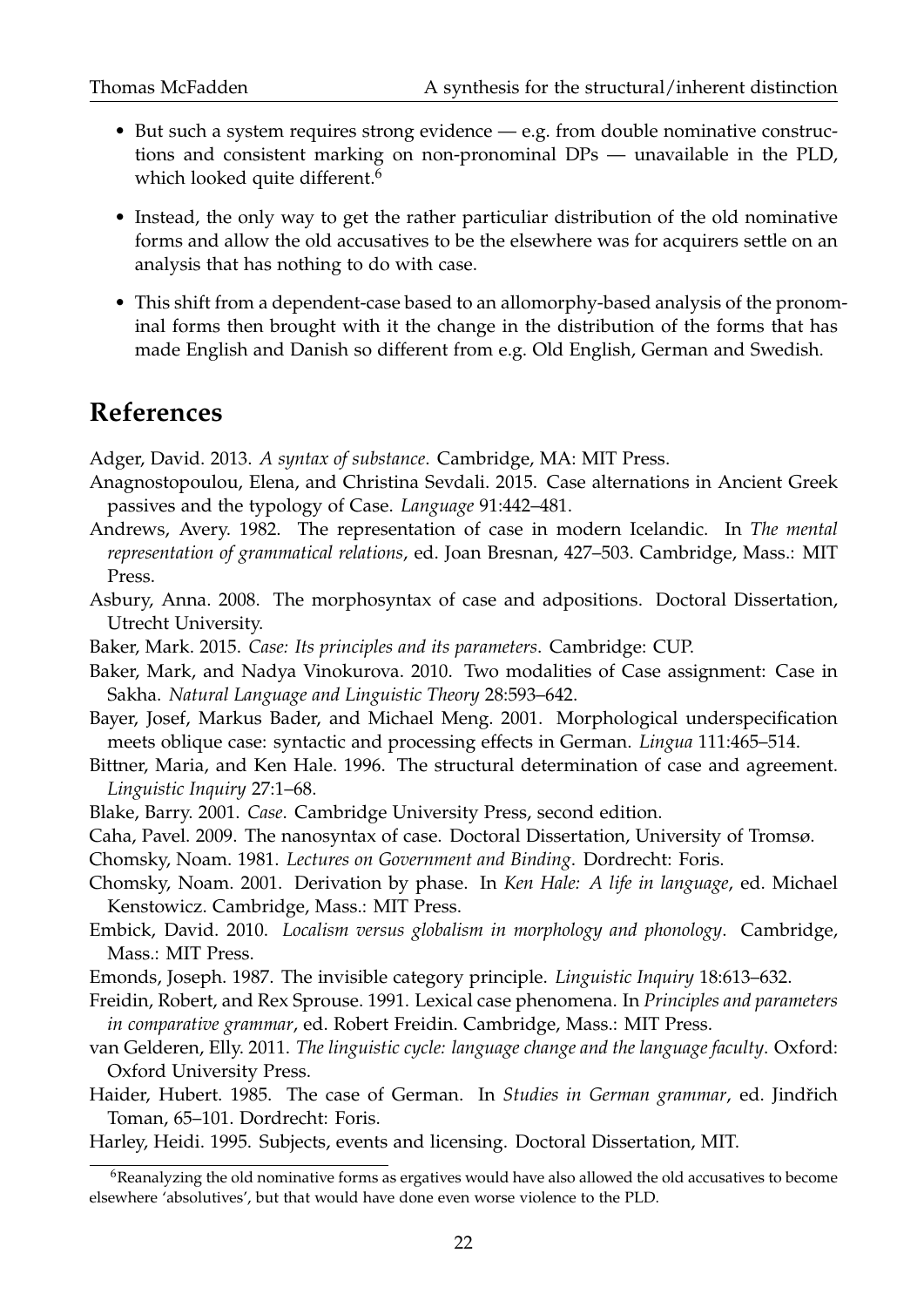Kayne, Richard. 1994. *The antisymmetry of syntax*. Cambridge, Mass.: MIT Press.

- Kornfilt, Jaklin, and Omer Preminger. 2015. Nominative as *no case at all*: an argument from raising-to-accusative in Sakha. In *Proceedings of the 9th Workshop on Altaic Formal Linguistics*. Cambridge, MA: MITWPL.
- Lamontagne, Greg, and Lisa Travis. 1987. The syntax of adjacency. In *Proceedings of WCCFL*, 6, 173–186.
- Landau, Idan. 2006. Severing the distribution of PRO from Case. *Syntax* 9:32–66.
- Levin, Theodore. 2015. Licensing without Case. Doctoral Dissertation, MIT.
- Marantz, Alec. 1991. Case and licensing. In *ESCOL '91: Proceedings of the Eighth Eastern States Conference on Linguistics*, 234–253.
- McFadden, Thomas. 2004. The position of morphological case in the derivation: a study on the syntax-morphology interface. Doctoral Dissertation, UPenn.
- McFadden, Thomas. 2007. Default case and the status of compound categories in Distributed Morphology. In *Proceedings of the 30th Penn Linguistics Colloquium*, 225–238.
- McFadden, Thomas. 2018. \*ABA in stem-allomorphy and the emptiness of the nominative. *Glossa: a journal of general linguistics* 3:8.
- McFadden, Thomas, and Sandhya Sundaresan. 2010. Nominative case is independent of finiteness and agreement. Presented at BCGL 5: Case at the interfaces.
- Moskal, Beata. 2015. Domains on the border: Between morphology and phonology. Doctoral Dissertation, UConn.
- Neeleman, Ad, and Fred Weerman. 1999. *Flexible syntax: A theory of case and arguments*. Dordrecht: Kluwer.
- Nikanne, Urpo. 1993. On assigning semantic cases in Finnish. In *Case and other functional categories in Finnish syntax*, ed. A. Holmberg and U. Nikanne. New York: Mouton.
- Parrott, Jeffrey. 2007. Distributed Morphological mechanisms of Labovian variation in morphosyntax. Doctoral Dissertation, Georgetown University.
- Pesetsky, David. 2013. *Russian case morphology and the syntactic categories*. Cambridge, Mass.: MIT Press.
- Preminger, Omer. 2014. *Agreement and its failures*. Cambridge, MA: MIT Press.
- Quinn, Heidi. 2005. *The distribution of pronoun case forms in English*. Amsterdam: John Benjamins.
- Richards, Norvin. 2007. Lardil "case stacking" and the structural/inherent case distinction. Ms., MIT.
- Richards, Norvin. 2010. *Uttering trees*. Cambridge, Mass.: MIT Press.
- Schütze, Carson. 2001. On the nature of default case. *Syntax* 4:205–238.
- Sheehan, Michelle, and Jenneke van der Wal. 2018. Nominal licensing in caseless languages. *Journal of Linguistics* 54:527–589.
- Sigurðsson, Halldór Ármann. 1989. Verbal syntax and case in icelandic. Doctoral Dissertation, Lund.
- Sigurðsson, Halldór Ármann. 2006. The nom/acc alternation in Germanic. In *Comparative Studies in Germanic Syntax*, ed. Jutta Hartmann and László Molnárfi, 13–50. Amsterdam: Benjamins.
- Sigurðsson, Halldór Ármann. 2009. The No Case generalization. In *Advances in comparative Germanic syntax*, ed. Artemis Alexiadou et al. Amsterdam: John Benjamins.
- Vergnaud, Jean-Roger. 1977. Letter to Noam Chomsky and Howard Lasnik on "Filters and Control". Published in Freidin, R. et al., eds. 2008. *Foundational Issues in Linguistic Theory:*